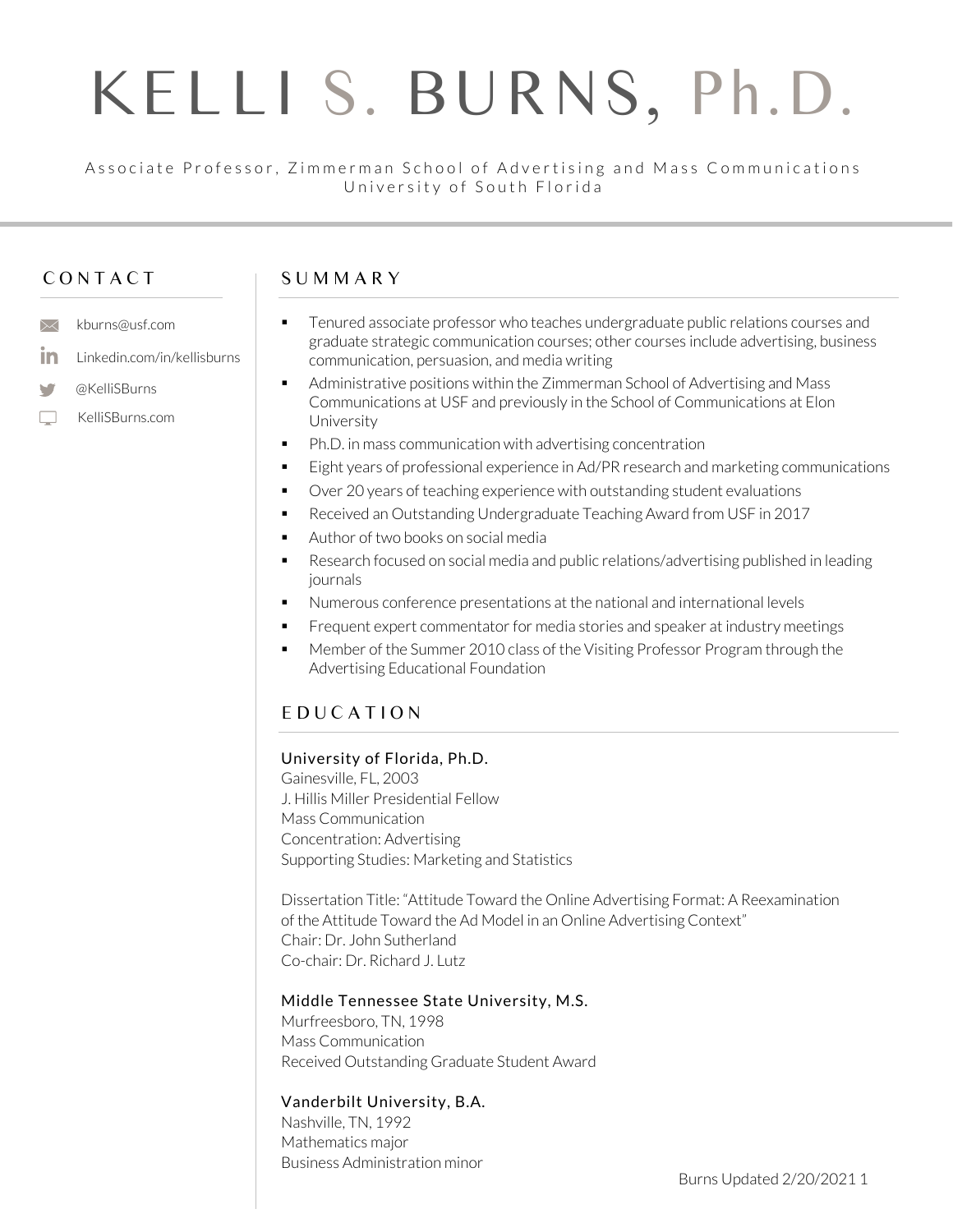A S S O C I A T E P R O F E S S O R

# A D M I N I S T R A T I V E E X P E R I E N C E

#### COORDINATOR FOR ALUMNI ENGAGEMENT AND EXTERNAL RELATIONS 2021

Zimmerman School, University of South Florida

In this position, I work closely with the School Director on the following initiatives:

- Bolster alumni engagement through events and communication
- Assist in building relationships with corporate and other partners
- Strengthen ties to professional and academic communities

#### ASSOCIATE PROGRAM DIRECTOR AND DIRECTOR OF UNDERGRADUATE STUDIES 2012-2014

Zimmerman School, University of South Florida

- Assisted in working toward the strategic goals for the School, guided curriculum reviews and changes, organized school events, and managed community relations.
- Coordinated the School's internship program, supervised internship students, met and communicated with internship sponsors, designed internship feedback forms, and created a blog to communicate opportunities to students.
- Organized and led an advisory event with local alumni and industry professionals.
- Made significant revisions to the Academic Learning Compact (assessment plan).
- Wrote annual evaluations for faculty and staff on behalf of the director as well as instructor promotion evaluations.
- Communicated with students and addressed student issues.
- Created undergraduate schedules to meet the needs of students and faculty.
- Coordinate the Waldo Proffitt Environmental Journalism Award for professional journalists writing about environmental issues in Florida.

#### PUBLIC RELATIONS SEQUENCE HEAD 2010-2012

Zimmerman School, University of South Florida

Supervised public relations internships, advised director on class scheduling, selected scholarship recipients, performed graduation checks, and advised students.

#### FELLOWS PROGRAM DIRECTOR 2004-2006

School of Communications, Elon University

- **EXECTED 4** Selected and then led the top communications students through a four-year program to enhance their undergraduate experience and prepare them for jobs in communications.
- Planned and supervised an annual winter term trip to Atlanta to visit media and other organizations such as CNN, The Weather Channel, Ketchum, Atlanta Journal-Constitution, Truist Park, among others.
- Served on the Fellows Committee with other program directors.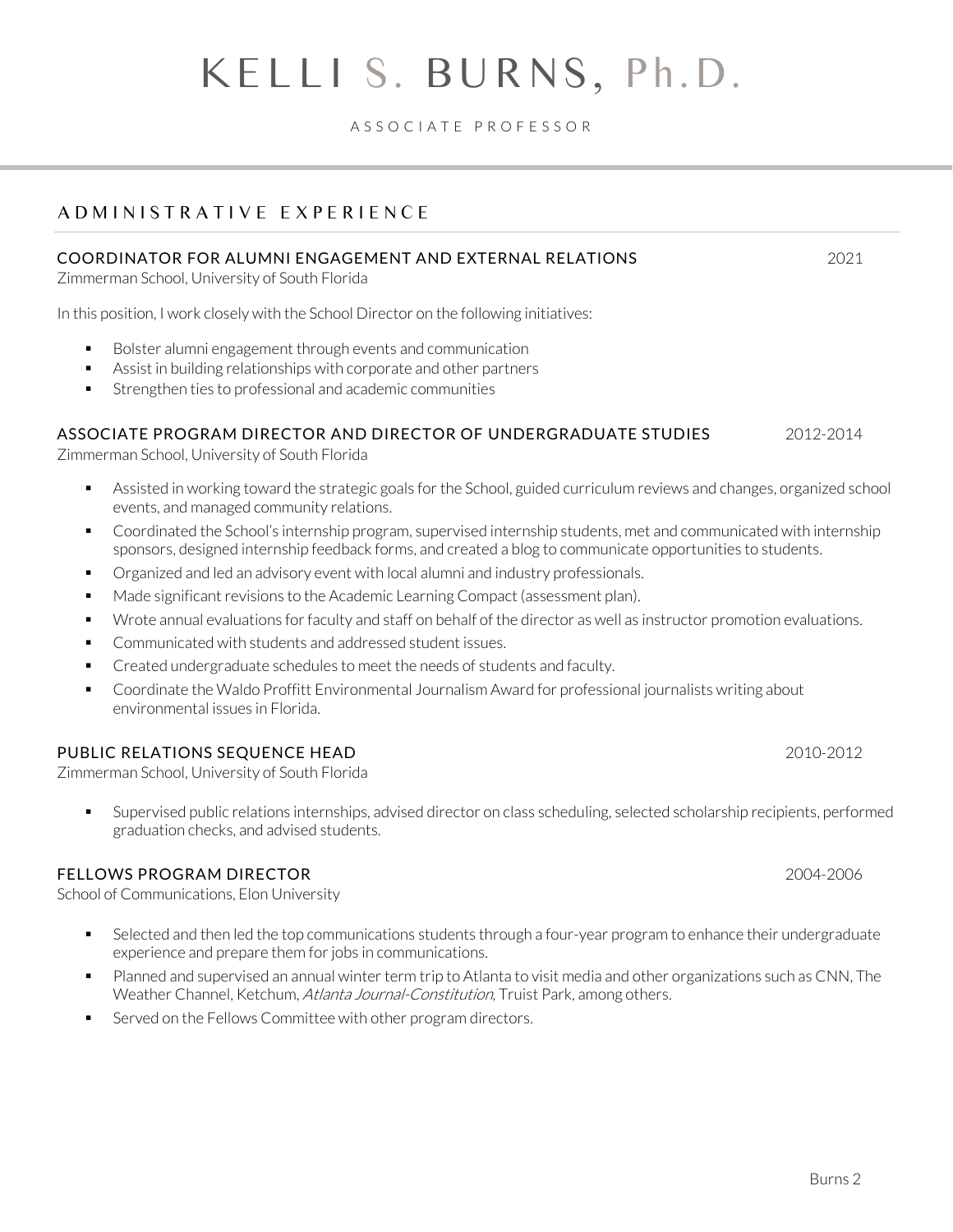#### A S S O C I A T E P R O F E S S O R

### T E A C H I N G E X P E R I E N C E

#### UNIVERSITY OF SOUTH FLORIDA, Zimmerman School of Advertising and Mass Communications Associate Professor 2011-present Assistant Professor 2006-2011

Tampa, Florida

- Undergraduate courses include Advanced Public Relations (campaigns), Public Relations Research, Advertising Research, Public Relations Issues (cases), Public Relations Writing, Social Media Content Creation and Management, and Principles of Public Relations. (2/2 or 2/3 load)
- Graduate courses include Introduction to Strategic Communication Theory & Research, Strategic Communication Management, Social Media Data and Analytics, and Strategic Communication Media.
- Developed asynchronous online course for Principles of Public Relations, which required completion of the Online Instructor Certification course. Developed asynchronous online course for Public Relations and Advertising Research.
- Taught Communication Skills for Managers and Management through Constructive Persuasion, MBA courses in the Muma College of Business. Developed asynchronous online course for Management through Constructive Persuasion.
- Redesigned Public Relations Issues to create a Global Citizens Course for credit toward the USF Global Citizen Award.
- Recipient of a university Outstanding Undergraduate Teaching Award for 2017.

| <b>ELON UNIVERSITY, School of Communications</b><br>Assistant Professor<br>Instructor<br>Elon, North Carolina                                                   | 2003-2006<br>2002-2003 |
|-----------------------------------------------------------------------------------------------------------------------------------------------------------------|------------------------|
| Courses included Principles of Advertising, Communications Research, Organizational Communications, and Media<br>Writing. (2/1/3 load of 4-credit hour courses) |                        |
| Taught a Winter Term Media Writing course that incorporated field trips to WLFA and the <i>Burlington Times-News</i> .                                          |                        |
| MIDDLE TENNESSEE STATE UNIVERSITY, College of Media and Entertainment<br>Instructor<br>Murfreesboro, Tennessee                                                  | 2001-2002              |
| Courses included Media Writing and Public Relations Writing. (2/3 load)                                                                                         |                        |
| UNIVERSITY OF FLORIDA, College of Journalism and Communication<br>Instructor (Ph.D. Student)<br>Gainesville, Florida                                            | 1999-2000              |
| Taught two sections of Advertising Research.                                                                                                                    |                        |

Burns 3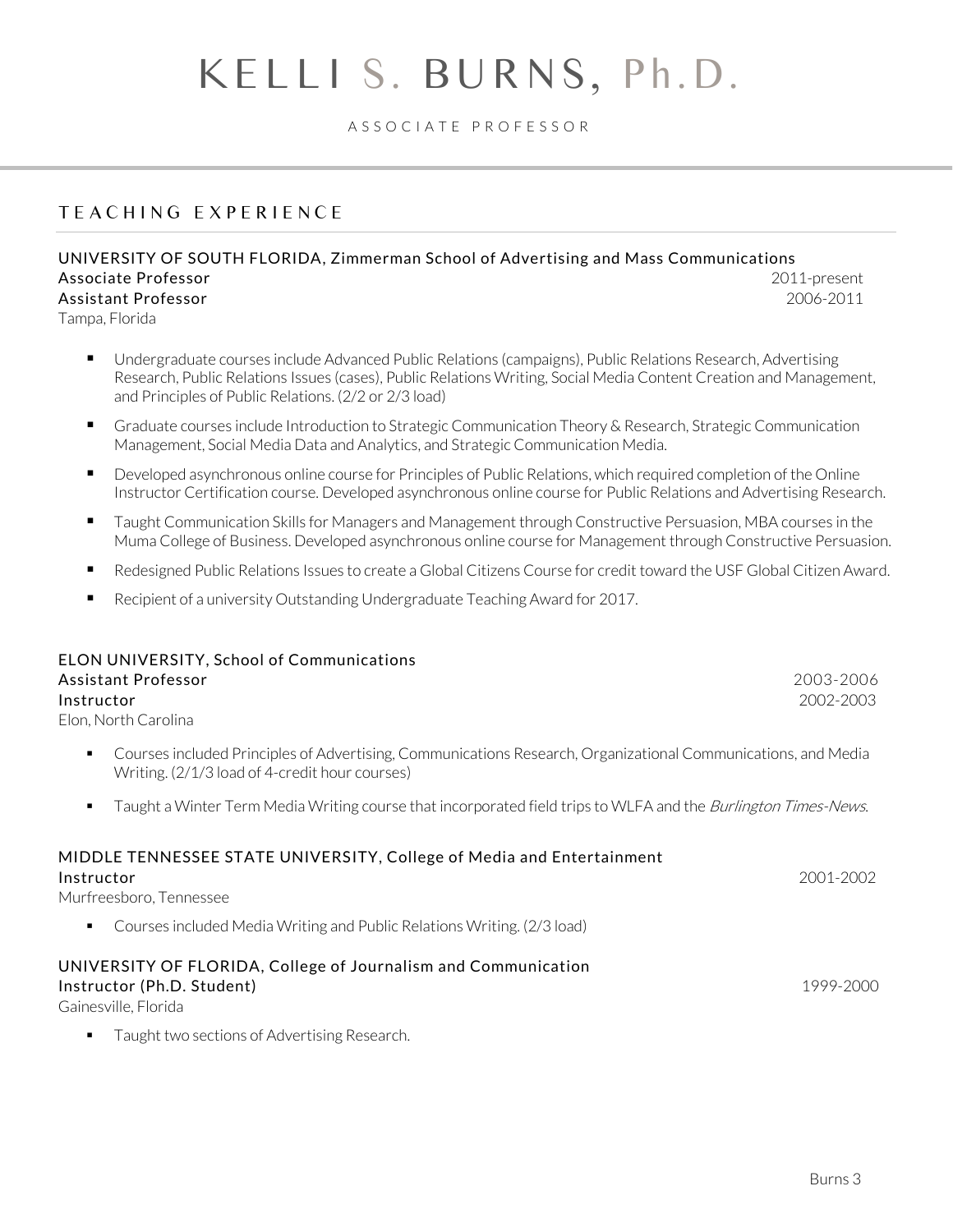A S S O C I A T E P R O F E S S O R

### BOOKS

Burns, K. S. (2017). Social media: A reference handbook. Santa Barbara, CA: ABC-CLIO.

Burns, K. S. (2009). Celeb 2.0: How social media foster our fascination with popular culture. Santa Barbara, CA: Praeger.

### REFEREED JOURNAL ARTICLES AND PROCEEDINGS

Kothari, A., Walker, K. K., & Burns, K. S. (under review). #Coronavirus and public health: The role of social media in sharing health information. Information, Communication and Society.

Lu, L., Liu, J., Yuan, Y., Burns, K. S., Lu, E., Li, D. (accepted). Source trust and COVID-19 information sharing: The mediating roles of emotions and beliefs about sharing. Health Education and Behavior.

Walker, K. K., & Burns, K. S. (2019). #13ReasonsWhy health professionals and educators are tweeting: A systematic analysis of uses and perceptions of show content and learning outcomes. Health Communication, 34(10), 1085-1094. DOI: [10.1080/10410236.2018.1461171](https://doi.org/10.1080/10410236.2018.1461171)

Burns, K. S., & Walker, K. K. (2018). #13ReasonsWhy Twitter users are tweeting about a Netflix show about teen suicide. In Proceedings of the International Conference on Social Media & Society, Copenhagen, Denmark (SMSociety). DOI: 10.1145/3217804.3217925.

Sturgess, S., & Burns, K. S. (2018). Ending the silence of sexual assault victims: The #metoo campaign on Twitter. *Proceedings of* the 21<sup>st</sup> International Public Relations Research Conference.

Whytas, K. J., & Burns, K. S. (2016). Impact of a brand crisis on nation branding: An analysis of tweets about VW's emissions crisis. Proceedings of the 19th International Relations Research Conference, 586-603.

Burns, K. S. (2014). Embracing advocates and influencers: Practices of the top social media brands. *Proceedings of the 17th* International Public Relations Research Conference, 89-98.

Burns, K. S. (2012). Mommy bloggers speak out: Reactions to the FTC's guidelines concerning the use of endorsements and testimonials. Journal of New Communications Research, 2011 Anthology.

Burns, K. S. (2012). From @airline to @passenger: Applying network analysis to Twitter use. *Proceedings of the 15th* International Public Relations Research Conference, 44-62

Burns, K. S. (2010). Mommy bloggers and the FTC: Reactions to the guidelines concerning the use of endorsements and testimonials. Proceedings of the 13th International Public Relations Research Conference, 136-157.

Burns, K. S. (2008). The misuse of social media: Reactions to and important lessons from a blog fiasco. Journal of New Communications Research, 3(1), 41-54.

Burns, K. S., & Lutz, R. J. (2008). Web users' perceptions of and attitudes toward online advertising formats. International Journal of Internet Marketing and Advertising, 4(4), 281-301.

Kuhn, A., & Burns, K. S. (2008). From MySpace to BrandSpace: Elements of brand-sponsored MySpace profiles. In S. Rodgers (Ed.), Proceedings of the 2008 Conference of the American Academy of Advertising.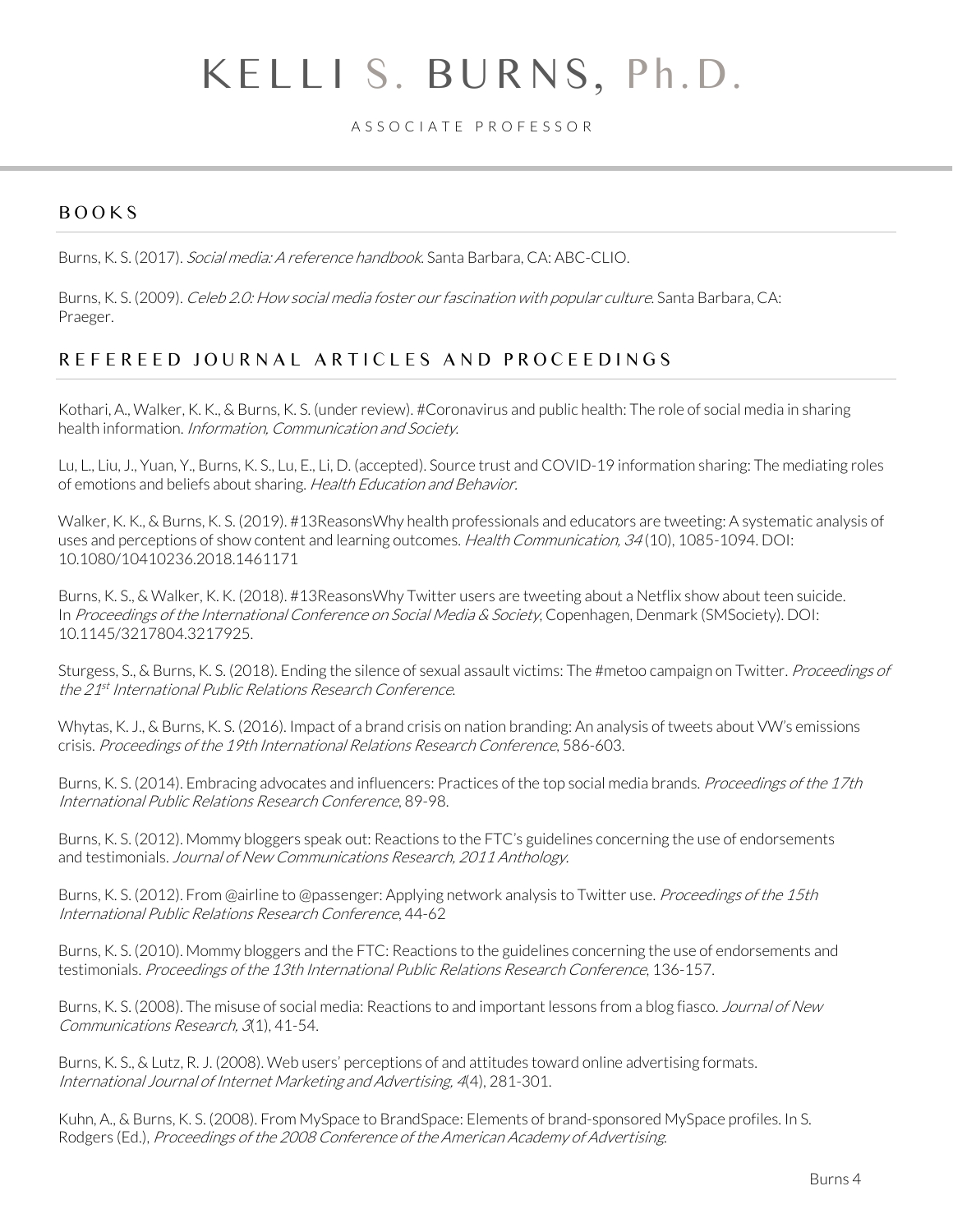#### A S S O C I A T E P R O F E S S O R

#### REFEREED JOURNAL ARTICLES AND PROCEEDINGS continued

Burns, K. S., & Lutz, R. J. (2006). The function of format: Consumer responses to six online advertising formats. *Journal* of Advertising, 35(1), 53-64.

Burns, K. S. (2006). Problems found in reporting USA Today pre-election polls. *Newspaper Research Journal, 27*(4), 38-51.

Burns, K. S., & Lutz, R. J. (2004). Format matters: Examining the precursors to and effects of attitudes toward six online advertising formats. Abstract published in the Proceedings of the 2004 Conference of the American Academy of Advertising, 239-240.

Burns, K. S. (2000). Branding in cyberspace: Using the congruity of consumer and Web site personality to unravel online user satisfaction. Proceedings of the 2000 Conference of the American Academy of Advertising.

### B O O K C H A P T E R S

Burns, K. S. (forthcoming 2021). The science of social influencer marketing. In Brandi Watkins (Ed.), Social media and the changing landscape of brand communication. Lexington.

Burns, K. S. (forthcoming 2021). Lessons from the Best: A Review of Community Building, Audience Engagement, and Influencer Campaigns from the 2019 Cannes Lions Festival. In Amber Hutchins & Natalie Tindall (Eds.), Public relations and online engagement: Audiences, fandom and influencers. New York, NY: Routledge.

Burns, K. S. (2020). The history of social media influencers. In Brandi Watkins (Ed.), Research perspectives on social media influencers and their followers. Lexington.

Burns, K. S. (2016). How the top social media brands use influencer and brand advocacy campaigns to engage fans. In Amber Hutchins & Natalie Tindall (Eds.), Public relations and participatory culture: Fandom, social media, and community engagement. New York, NY: Routledge.

Burns, K. S. (2013). Checking-in or checking-out?: Self-presentation and privacy considerations of Foursquare users. In Kathleen M. Cumiskey & Larissa Hjoth (Eds.), Mobile media practices, presence, and politics: The challenge of being seamlessly mobile. New York, NY: Routledge.

Burns, K. S. (2011). Teaching research methods with social media. In Michael Thomas (Ed.), Digital education: Opportunities for social collaboration. New York, NY: Palgrave Macmillan.

Burns, K. S. (2010). From consumers to producers: Engagement through user-generated advertising contests. In Neal Burns, Terry Daugherty, & Matthew S. Eastin (Eds.), *Handbook of research on digital media and advertising* (pp. 631-639). Hershey, PA: IGI Global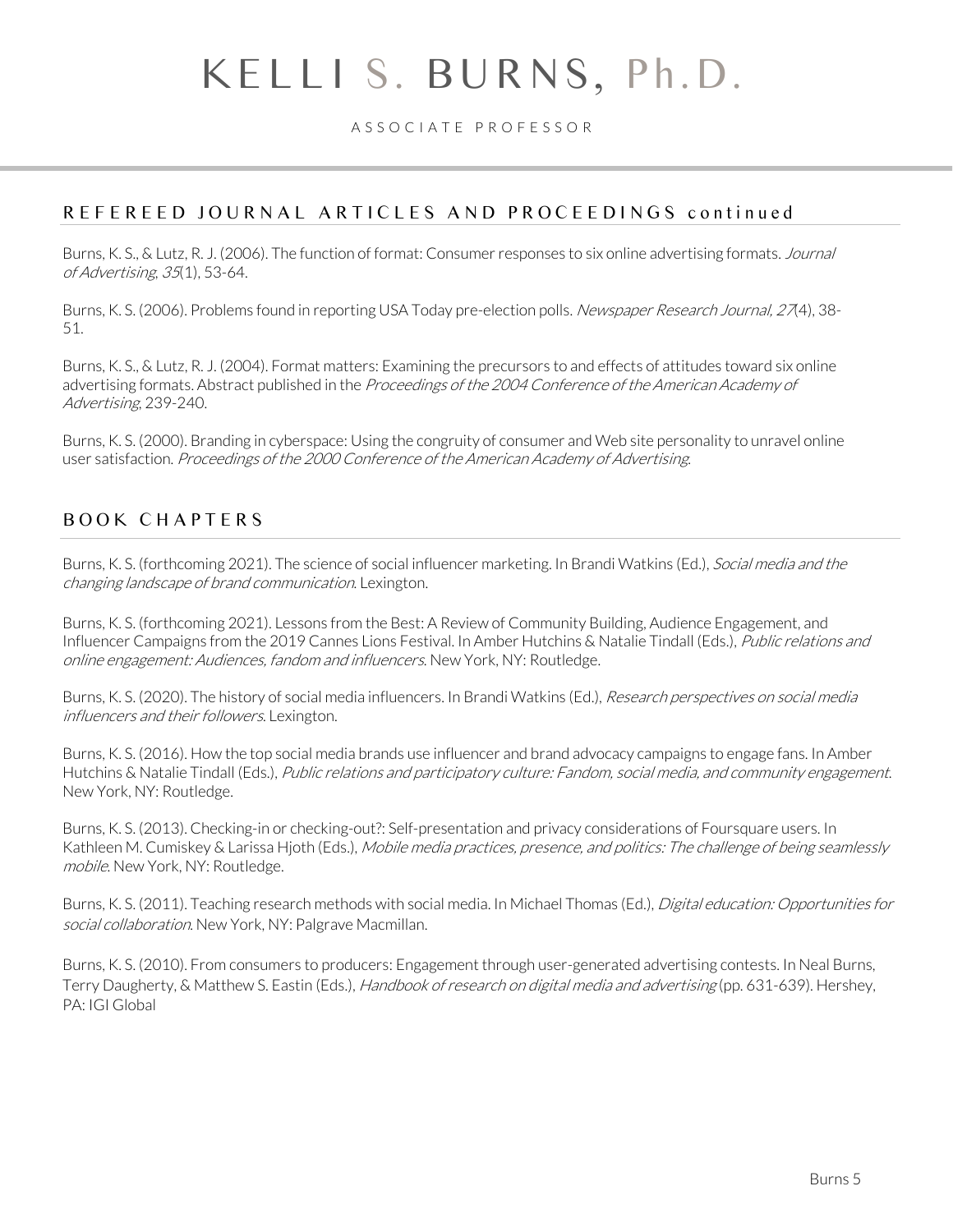A S S O C I A T E P R O F E S S O R

### T E X T B O O K C H A P T E R S

Burns, K. S. (2017). Public relations. In Rick Wilber (Ed.), Media matters (pp. 177-218). Dubuque, IA: Kendall-Hunt.

Burns, K. S. (2017). Social media. In Rick Wilber (Ed.), *Media matters* (pp. 239-270). Dubuque, IA: Kendall-Hunt.

### E N C Y C L O P E D I A E N T R I E S

Burns, K. S. (2013). "AT&T's Up All Night." In Sue Moskowitz (Ed.), *Encyclopedia of major marketing strategies*. Gale.

Burns, K. S. (2011). "Movie and TV series communities." In George Barnett (Ed.), *Encyclopedia of social networks*. Thousand Oaks, CA: Sage Reference.

# C O N F E R E N C E P R E S E N T A T I O N S

Kothari, A, Walker, K. K., & Burns, K. S. #Coronavirus and public health: The role of social media in sharing health information. To be presented at the International Communications Conference, Virtual, May 2021.

Burns, K. S. Women academic leaders during challenging times. Panel to be held during the PCA National Conference, Virtual, June 2021.

Johnson, K., Austin, D., Burns, K., Owens, H., Wilson, R. & Zgibor, J. "I got to be like half way dead": A qualitative study of perceptions of health and pharmaceuticals in African- Americans in west central Florida. Roundtable presentation. American Public Health Association Annual Meeting and Expo, Philadelphia, PA, November 2019.

Johnson, K., Austin, D., Burns, K., Owens, H., Wilson, R. & Zgibor, J. Making HealthyLIFE: Community-informed adaptation of an evidence-based prevention program. Roundtable presentation. American Public Health Association Annual Meeting and Expo, Philadelphia, PA, November 2019.

Johnson, K., Austin, D., Burns, K., Owens, H., Wilson, R. & Zgibor, J. A new perspective: Qualitative data as an asset to epidemiologic studies. Oral presentation. American Public Health Association Annual Meeting and Expo, Philadelphia, PA, November 2019.

Johnson, K., Austin, D., Burns, K., Owens, H., Wilson, R. & Zgibor, J. Making of HealthyLIFE: An iterative process of adaptation of an evidence-based chronic disease prevention program. Quick oral presentation. Council for State and Territorial Epidemiologists Annual Conference, Raleigh, NC, June 2019.

Burns, K. S., & Walker, K. K. #13ReasonsWhy Twitter users are tweeting about a Netflix show about teen suicide. Paper presented at the Social Media + Society conference, Copenhagen, Denmark, July 2018. (Also listed under proceedings.)

Sturgess, S., & Burns, K. S. Ending the silence of sexual assault victims: The #metoo campaign on Twitter. Paper presented at the International Relations Research Conference, Orlando, March 2018. (Also listed under proceedings.)

Zgibor, J. C., Johnson, K. M., Wilson, R., Burns, K. S., & Austin, D. A. Improving community-based health education through social media: A community and academic partnership. Poster presented at the ASPPH Annual Meeting, March 2018.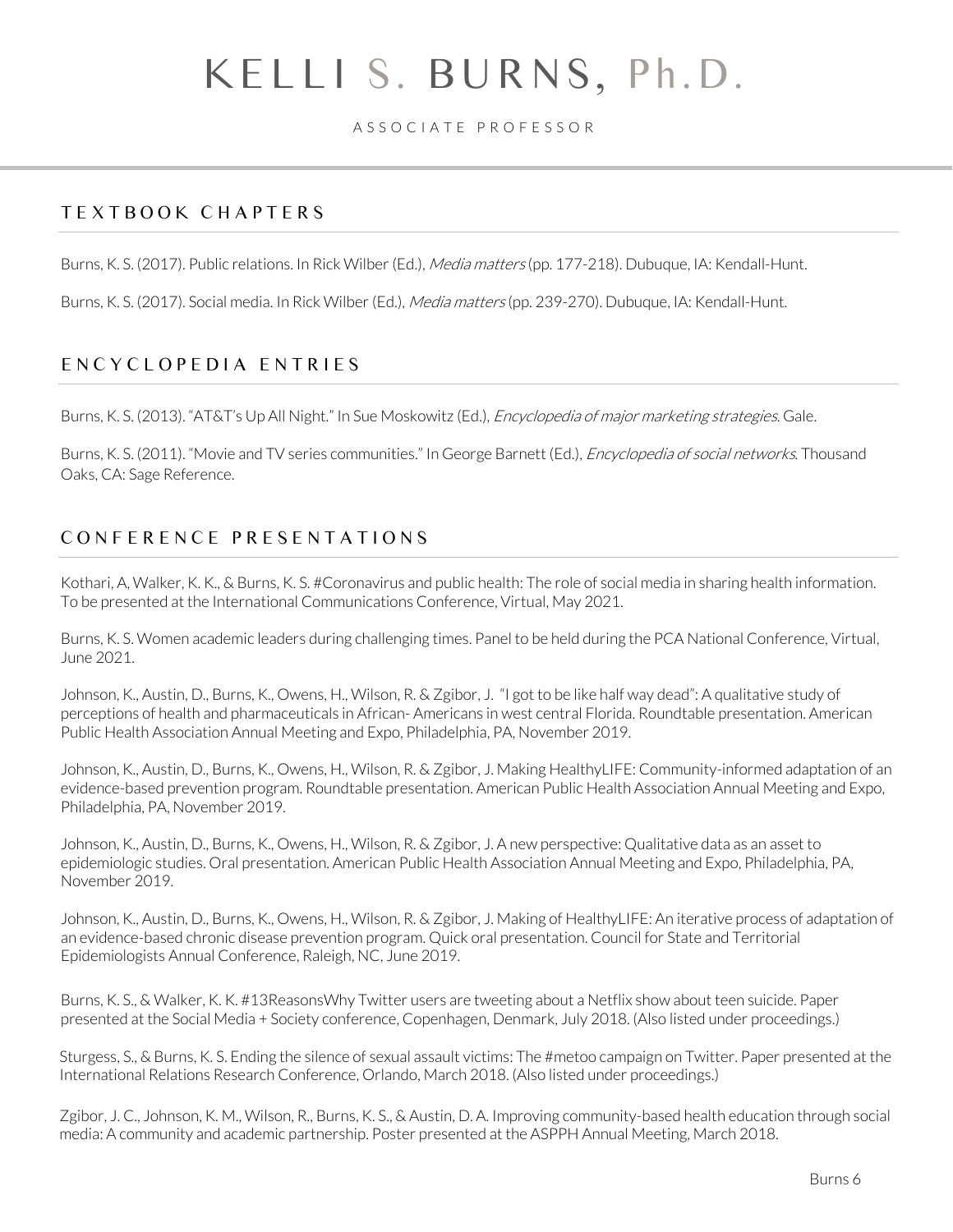A S S O C I A T E P R O F E S S O R

# C O N F E R E N C E P R E S E N T A T I O N S

Burns, K. S. "Identifying the influencers who flooded Twitter during the #ALSicebucketchallenge." Paper presented at the Social Media & Society Conference, London, June 2016.

Whytas, K. J., & Burns, K. S. "Impact of a brand crisis on nation branding: An analysis of tweets about VW's emissions crisis." Paper presented at the International Relations Research Conference, Miami, March 2016. (Also listed under proceedings.)

Burns, K. S. "#FoodBabeArmy Strong: How the community of a popular food blog both supports and subverts the blog's mission." Paper presented at the Popular Culture Association National Conference, St. Louis, April 2015.

Burns, K. S. "Flooding Twitter with the Ice Bucket Challenge: A social and semantic networks approach." Paper presented at the International Public Relations Research Conference, Miami, March 2015.

Burns, K. S. "Embracing advocates and influencers: Practices of the top social media brands." Paper presented at the International Public Relations Research Conference, Miami, March 2014. (Also listed under proceedings.)

Burns, K. S. "From @airline to @passenger: Applying network analysis to Twitter use." Paper presented at the International Public Relations Research Conference, Miami, March 2012. (Also listed under proceedings.)

Burns, K. S. "Checking-in or checking-out?: Self-presentation and privacy considerations of Foursquare users." Paper presented at the International Communication Association Conference, Boston, May 2011.

Burns, K. S. "Brands among friends: An examination of brand friending and engagement on Facebook." Paper presented at the Association for Education in Journalism and Mass Communication National Convention, Denver, August 2010.

Burns, K. S. "Brand fans and followers: Exploring the motives and gratifications for engaging with brands on Facebook and Twitter." Paper presented at the Popular Culture Association National Conference, St. Louis, March 2010.

Burns, K. S. "Mommy bloggers and the FTC: Reactions to the guidelines concerning the use of endorsements and testimonials." Paper presented at the International Public Relations Research Conference, Miami, March 2010. (Also listed under proceedings.)

Burns, K. S. "My musician friend: Constructing a fan identity in MySpace." Paper presented at the Popular Culture Association National Conference, New Orleans, April 2009.

Burns, K. S. "A historical examination of the development of social media and its application to the public relations industry." Paper presented at the International Communication Association Conference, Montreal, Canada, May 2008.

Burns, K .S. "Creative consumers and beloved brands: Engaging consumers through user-generated advertising contests." Paper presented at the Popular Culture Association National Conference, San Francisco, March 2008.

Kuhn, A., & Burns, K. S. "From MySpace to BrandSpace: Elements of brand-sponsored MySpace profiles." Paper presented at the American Academy of Advertising Conference, San Mateo, California, March 2008.

Burns, K. S. "Reporting of pre-election polls in USA Today during the 2004 presidential campaign." Paper presented at the International Conference on Social Science Research, Orlando, Florida, December 2005.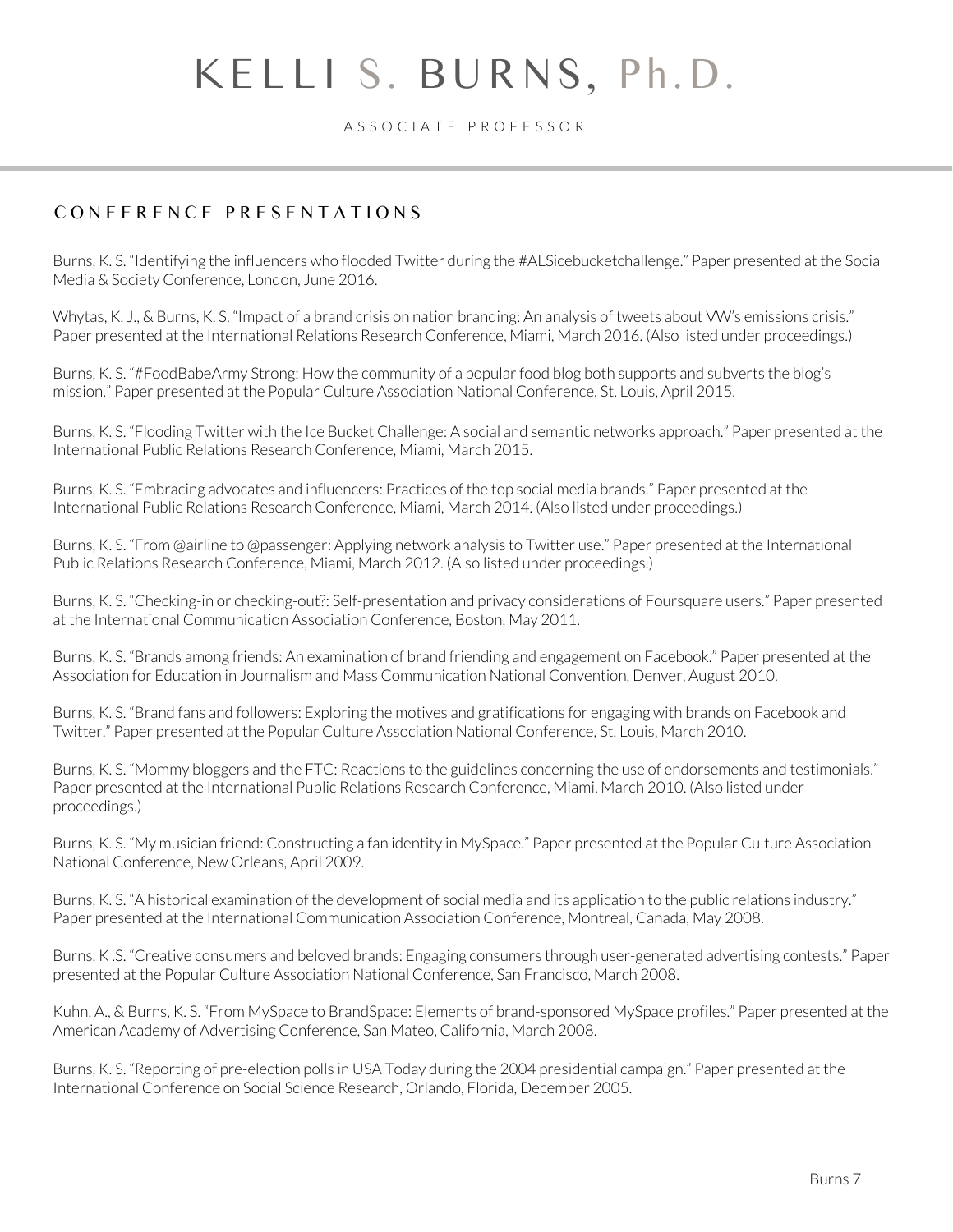A S S O C I A T E P R O F E S S O R

### C O N F E R E N C E P R E S E N T A T I O N S

Burns, K. S., & Lutz, R. J. "From fabulously entertaining to freakishly annoying: Consumer responses to six online advertising formats." Paper presented at the Association for Education in Journalism and Mass Communication National Convention, Advertising Division, Toronto, Ontario, August 2004.

Burns, K. S., & Lutz, R. J. "Format matters: Examining the precursors to and effects of attitudes toward six online advertising formats." Paper presented at the American Academy of Advertising Conference, Baton Rouge, Louisiana, March 2004.

Burns, K. S. "Opinions online: The extension of computer-mediated communication for survey research in research organizations." Paper presented at the Association for Education in Journalism and Mass Communication National Convention, Phoenix, Arizona, August 2000.

Burns, K. S. "Branding in cyberspace: Using the congruity of consumer and Web site personality to unravel online user satisfaction." Paper presented at the American Academy of Advertising Conference, Newport, Rhode Island, April 2000.

Burns, K. S. "Cyberbrand development: A study of the impact of self concept and Web site personality congruity." Poster presented at the Association for Education in Journalism and Mass Communication National Convention, New Orleans, Louisiana, August 1999.

Burns, K. S. "The bookstore reading group: Members, support, and benefits." Poster presented at the Association for Education in Journalism and Mass Communication National Convention, New Orleans, Louisiana, August 1999.

### O T H E R R E S E A R C H P R E S E N T A T I O N S

Burns, K. S. "Influencers: Present & future of a social media phenomenon," Florida Public Relations Association, Tampa Bay Chapter, November 2020.

Burns, K. S. "Living the Instagram life: The culture impact of online influencers," USF College of Arts and Sciences, Trailblazers talk, February 2020.

Burns, K. S. "Opinions online: The use of online survey research in research organizations." Paper presented at the Graduate Student Forum, University of Florida, April 2000.

Burns, K. S. "Advertisers and their agencies: Satisfaction with the servicing of interactive accounts." Paper presented at the Graduate Student Forum, University of Florida, April 2000.

Burns, K. S. "Cyberbrand development: A study of the impact of self concept and Web site personality congruity." Paper presented and awarded second-place in division at the Graduate Student Forum, University of Florida, April 1999.

Burns, K. S. "The bookstore reading group: Members, support, and benefits." Paper presented and awarded third-place in division at the Graduate Student Forum, University of Florida, April 1999.

Burns, K. S. "Assessing member support of public television: A case study of Nashville's WDCN Channel 8." Paper presented at the Graduate Student Forum, University of Florida, April 1999.

Burns, K. S. "An examination of indications and motivations to contribute financially to a local symphony." Paper presented at the Graduate Student Forum, University of Florida, April 1999.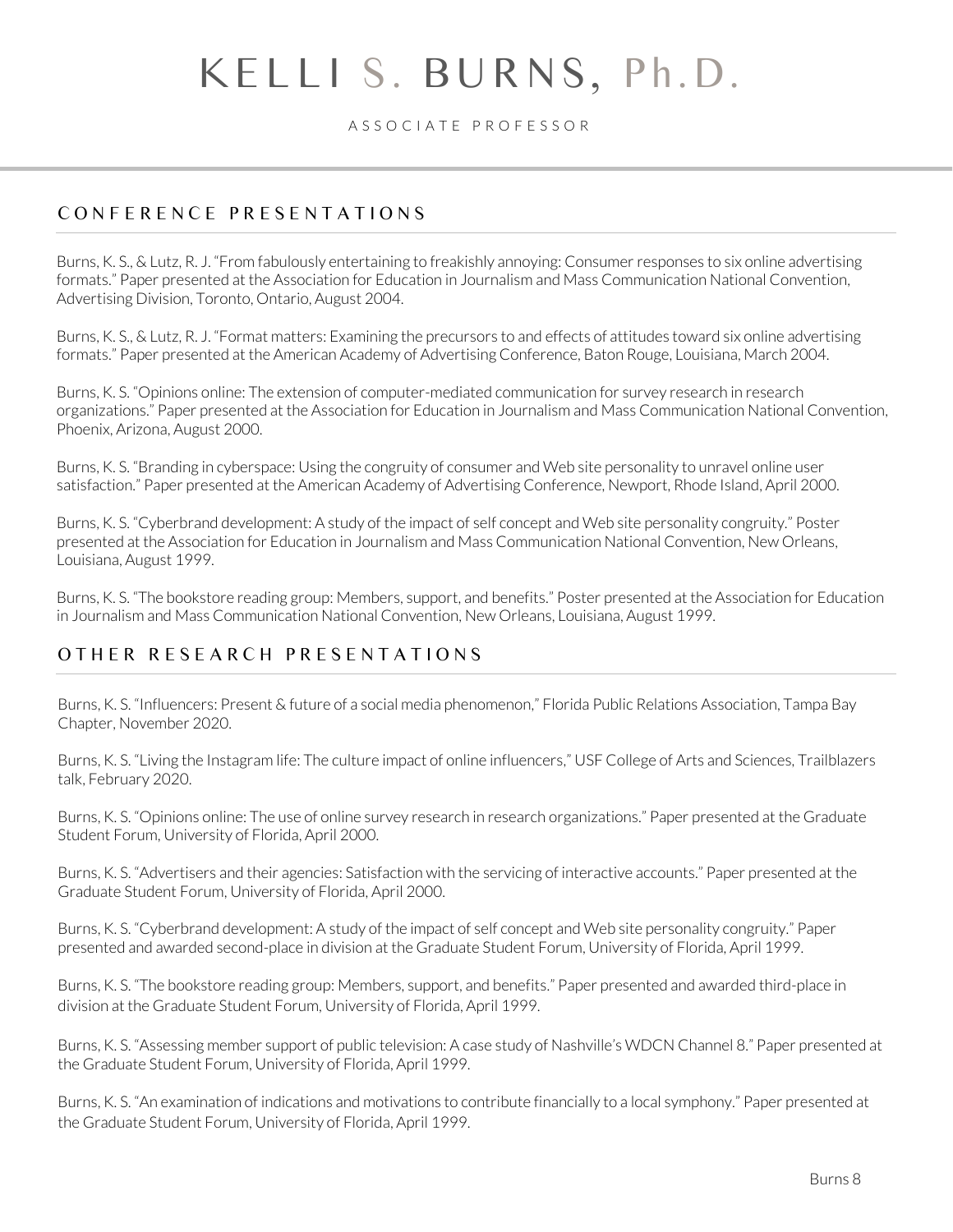#### A S S O C I A T E P R O F E S S O R

#### **GRANTS**

Bender, M. (PI), Tao, R. (Co-PI), & Burns, K. S. (Co-PI). "Restaurant Resiliency Through Digital Communication and Ordering Channels During COVID-19." USF Rapid Response Grant, Funded, 2020, \$25,000.

Zgibor, J. C., Burns, K. S., Wilson, R., Kip, K., & Dutta, K. USF College of Public Health Faculty Research Award. "A Healthy Lifestyle Intervention for women of childbearing age (HealthyLIFE)." Funded, 2018, \$25,000.

USF Global Citizens Project's Undergraduate Course Enhancement Funding: Summer 2016, \$1,400.

USF Online Course Development Grant: Summer 2015, \$5,500 (which included a stipend for completion of the online course Designing Courses for Significant Learning).

Texifter Data Grant, second place, 500,000 historical tweets from a five-day period and six months of enterprise access to DiscoverText, 2014.

Advertising Educational Foundation Visiting Professor Program: Participant, R/GA, New York City, Summer 2010.

USF Innovative Teaching Opportunities Grant, Center for 21st Century Teaching Excellence: Funds supported travel expenses for the NewComm Forum Conference, \$840, 2010.

USF Innovative Learning-Centered Grant, Center for 21st Century Teaching Excellence: Funds are supporting applications of technology to the practice of research, \$4,000, 2009-2010.

Elon Summer Research Fellowship: Funds supported a summer research project on pre-election poll reporting, \$5,383, Summer 2005.

Alcohol Curriculum Infusion Committee: Funds supported a student research project on the topic of alcohol, \$200, Spring 2005.

Pedagogy and Program Enhancement Grant: Funds supported qualitative and quantitative research projects conducted by Communications Research students for five local non-profit organizations, \$2,000, 2003-2004.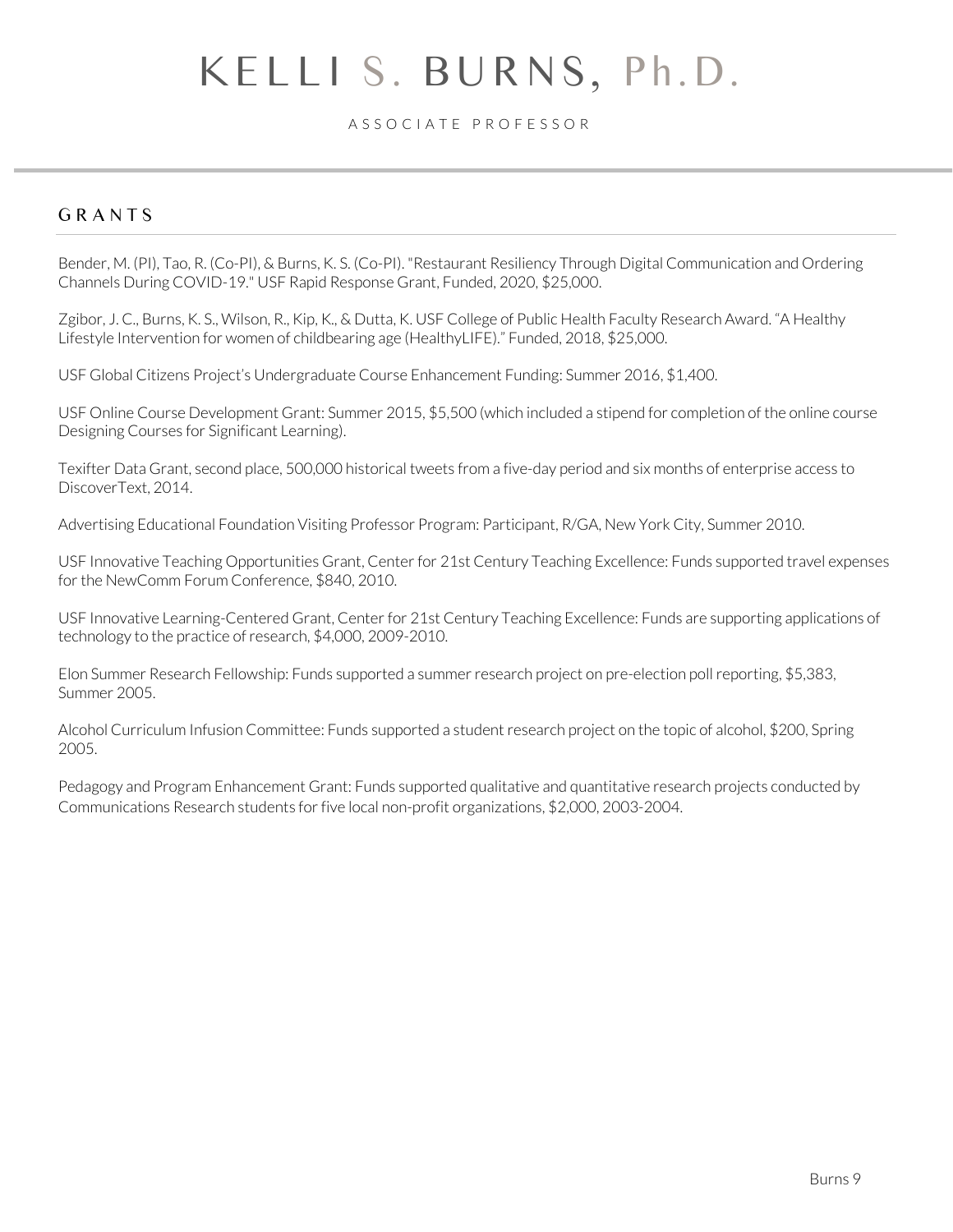#### A S S O C I A T E P R O F E S S O R

### UNIVERSITY SERVICE

University of South Florida, University Service

- Digital Communities Task Force: 2020-present.
- ATLE Faculty Liaison: 2018-present.
- Operation: Global Action: Member of a faculty cohort to develop program, 2018-2019.
- Homecoming Steering Committee: Faculty Representative, 2014-present. Chaired the Homecoming Office Decorating Contest, 2015, 2017. Conducted Homecoming Court interviews, 2019.
- Residential Life Faculty Fellow: 2015-present. Participated in the House Calls Program, provided an Exam Review session for my class, had lunch and coffee with students to interact with them outside the classroom, participated in moving in day by welcoming students in the Marshall Student Center, spoke to resident advisors about social media.
- USF Chapter of Phi Kappa Phi Faculty Member: Participated in Spring 2019 Induction Ceremony; Scholarship Selection Committee, 2020.
- Chairperson of Dissertation Defense: Charles Paxton, Geosciences, April 2014; Allison Weidhaas, Communications, March 2013.
- Search Committees: Member of the President's Search Advisory Committee to hire the Chief Marketing Officer, 2012-2013. Member of a committee to hire the strategic communications director for Academic Affairs, 2011.
- State Articulation Coordinating Committee: Member, 2013-present.
- Faculty Committee on Student Admissions: Member, 2008-2011.
- Designated Smoking Area Task Force: Communications Team Member, 2011-2012.

University of South Florida, College of Arts and Sciences Service

- CAS Strategic Committees, Strategic Communication of Value: Member, 2013-2014.
- Undergraduate Curriculum Committee: Member, 2013-2014. Chair, 2012-2013. Member, 2011-2012.
- Adviser Search Committee: 2014.

University of South Florida, Zimmerman School Service

- Kappa Tau Alpha National Honor Society in Journalism and Mass Communication: Adviser, 2009-present.
- Public Relations Sequence Head, 2010-2012.
- Executive Committee: Member, 2009-2014, 2017-2019.
- Curriculum/Undergraduate Committee: Member, 2010-2014, 2017-2019.
- Faculty Evaluation Committee: Chair, 2018-2019; Member, 2017-2019; Chair, 2014-2015; Member, 2013-2015; Member, 2010-2012; Alternate member, 2008-2009.
- Research Committee: Member, 2007-2011.
- Supervise numerous undergraduate honors, independent research, and directed reading projects.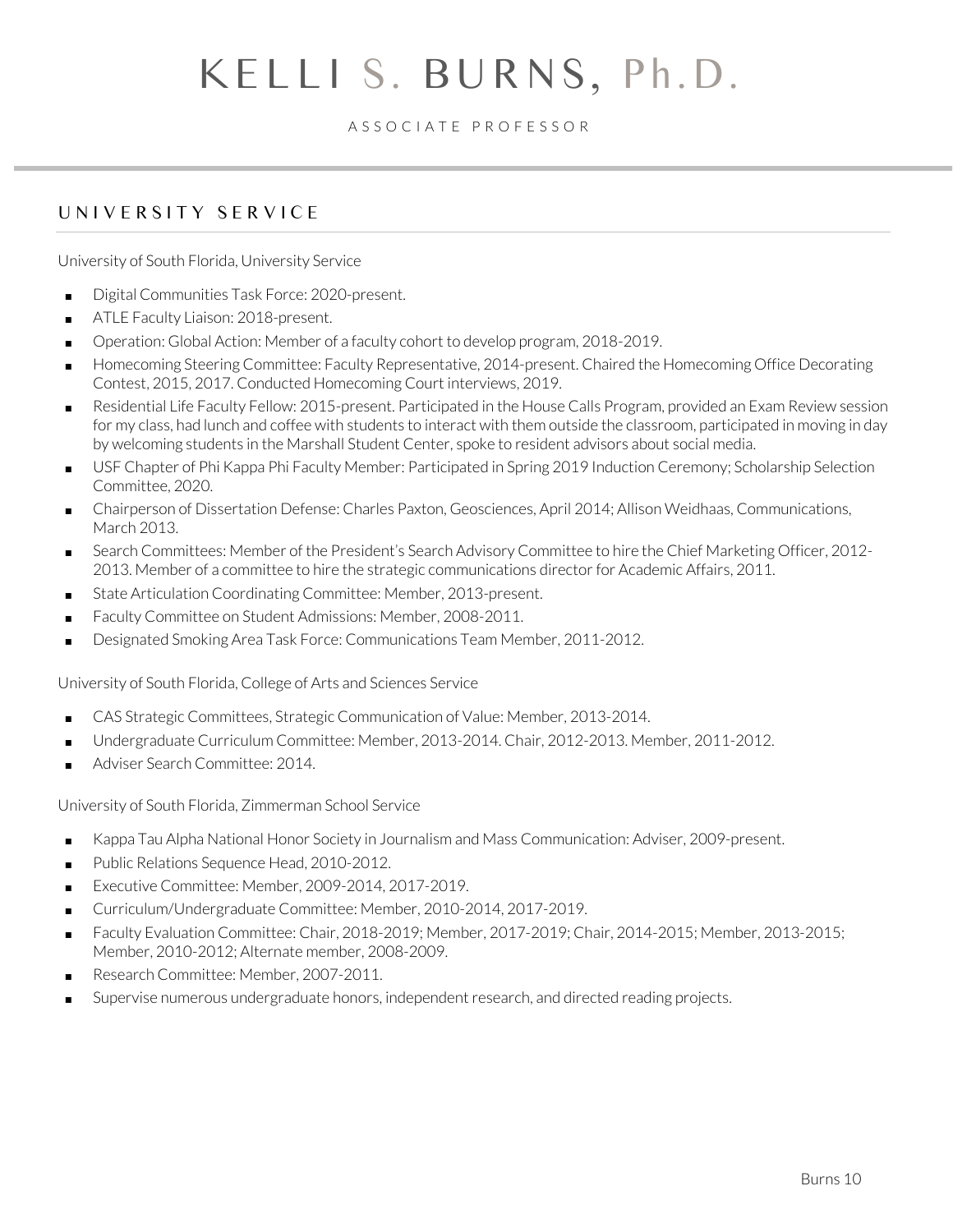#### A S S O C I A T E P R O F E S S O R

### UNIVERSITY SERVICE continued

University of South Florida, Zimmerman School Service (continued)

- Search Committees:
	- o Chair of a search committee to hire a public relations instructor, 2012-2013. Chair of a search committee to hire a public relations assistant professor, 2011-2012.
	- o Member of a search committee to hire a director, 2018-2019. Member of a search committee to hire an advertising assistant professor, 2018-2019. Member of a search committee to hire a director, 2017-2018. Member of a search committee to hire an advertising assistant/associate professor, 2012-2013. Member of a search committee to hire an advertising instructor, 2010-2011. Member of a search committee to hire a public relations assistant professor, 2009-2010. Member of a search committee to hire an advertising instructor, 2008-2009. Member of a search committee to hire an advertising assistant professor, 2007-2008. Member of search committees to hire an advertising instructor and a public relations instructor, 2006-2007.

University of South Florida, Other University Service

- Muma College of Business: Member of a search committee to hire an instructor, 2018.
- Her Campus Adviser, 2017-present.
- Gamma Phi Beta Sorority: Advisory Board, Public Relations Advisor, 2012-2015, Philanthropy Advisor, 2015-2018, Alumnae Relations Adviser. 2015-2019.
- PINK Nation Adviser, 2011-2012.

Elon University, School of Communications Service

- **Fellows Program Director: Selected and then led the top communications students through a four-year program to** enhance their undergraduate experience and prepare them for jobs in communications, 2004-2006. Also served on Fellows Committee with other program directors. Previously served on selection committee.
- Communications Floor Faculty Adviser: Selected residents for floor and then developed and implemented programming, 2004-2006.
- Media Board: Voting member, 2003-2005.
- Admissions Committee: Member, 2004-2006.
- Academic Integrity Committee: Served on a committee to redesign the Honor Code and the system, Appointed member, 2003-2004.
- Alcohol Curriculum Infusion Committee: Received a \$200 grant from the university to implement an alcohol-awareness model in a course in Spring 2005.
- School of Communications Search Committees: Member of a search committee to hire two faculty members, 2003-2004. Member of search committee to hire a faculty member, 2005-2006.
- Academic adviser to 30 students.
- Student Undergraduate Research Forum: Adviser to three teams of students who presented research, Spring 2004, Spring 2005. Respondent for two student poster presentations, Spring 2003. Respondent for presenter, Spring 2006. Panel moderator, Spring 2005.
- Isabella Cannon Phase II Program: Faculty adviser to a leadership team, 2003-2004.
- Phi Mu Sorority: Faculty adviser, 2004-2006.
- Supervised undergraduate research projects for three students.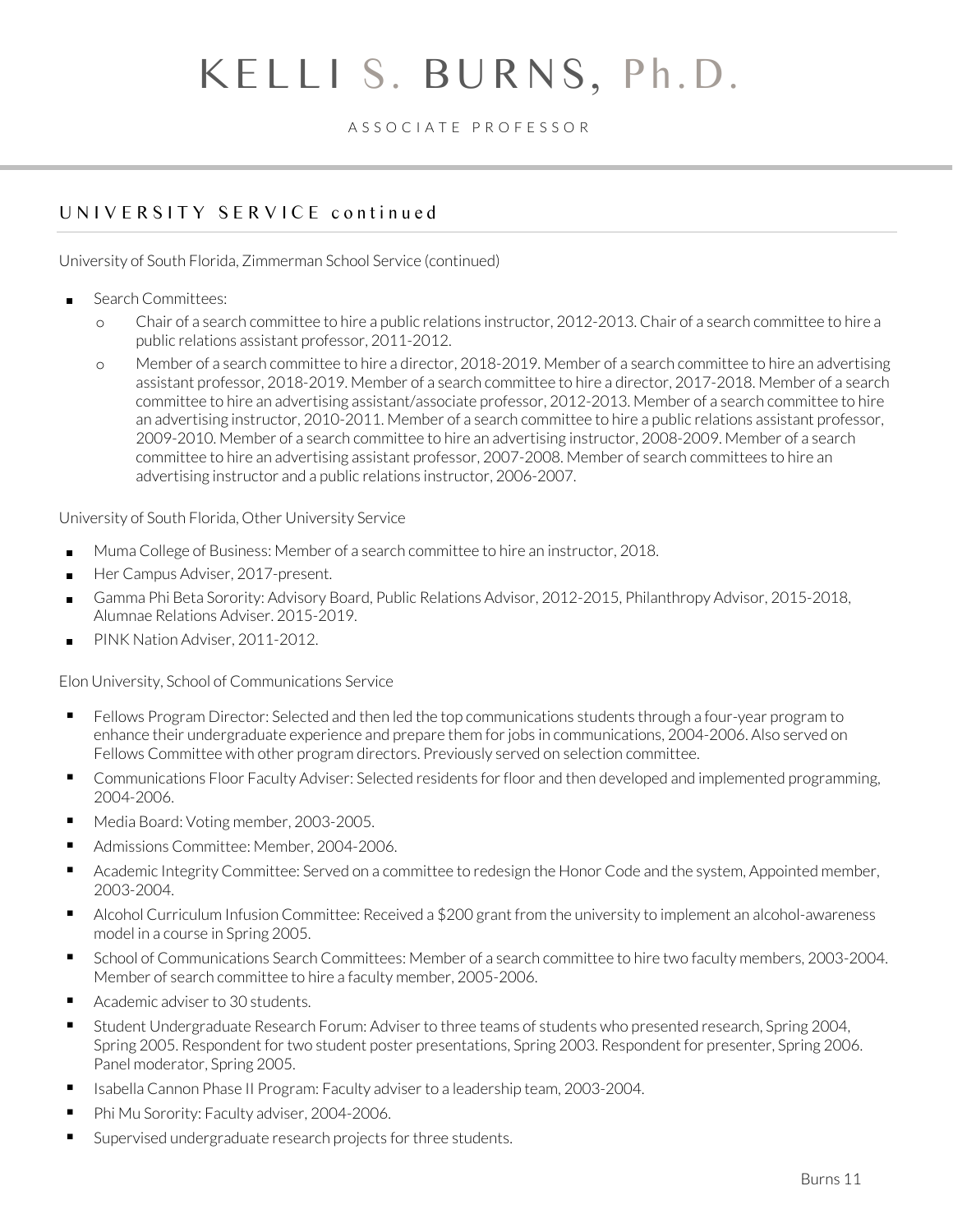A S S O C I A T E P R O F E S S O R

# UNIVERSITY SERVICE continued

Middle Tennessee State University, University Service

■ Distinguished Lecture Series: Committee member, Responsible for disbursement of \$85,000 budget, 2001-2002.

University of Florida, University Service

- Named Presidential Fellowship Committee: Committee co-chairperson and moderator for "Alternative Paths for Graduate Students," a seminar in the Graduate Student Professional Development Series, March 1999.
- Doctoral Student Colloquium: Coordinator and presenter for session on conference presentations, March 2000.
- Doctoral Student Colloquium: Coordinator and moderator for two panel discussions with faculty members, October 1998.

### I N D U S T R Y S E R V I C E

Public Relations Journal: Reviewer, 2020 AEJMC, PR Division, Conference Paper Reviewer, 2019 AEJMC, PR Division, Communications Committee, 2016-2017 Journal of Interactive Advertising: Reviewer, 2014, 2017 International Journal of Strategic Communication: Reviewer, 2012, 2015 Journalism and Mass Communication Quarterly: Reviewer, 2008, 2011, 2015 Journal of Advertising: Reviewer, 2007-2009, 2014 PRism: Reviewer, 2009, 2014 Florida Scholastic Press Association: Judge for Teacher of the Year Competition, 2014 AEJMC Southeast Colloquium, Discussant, Tampa, Fla., February 2013 Journal of Interactive Marketing: Reviewer, 2009, 2011, 2013 Participations: Reviewer, 2012 Journal of Public Relations Research: Reviewer, 2009 Tenure and Promotion Reviewer for David Kamerer, Loyola University Chicago; Yu Liu, Florida International University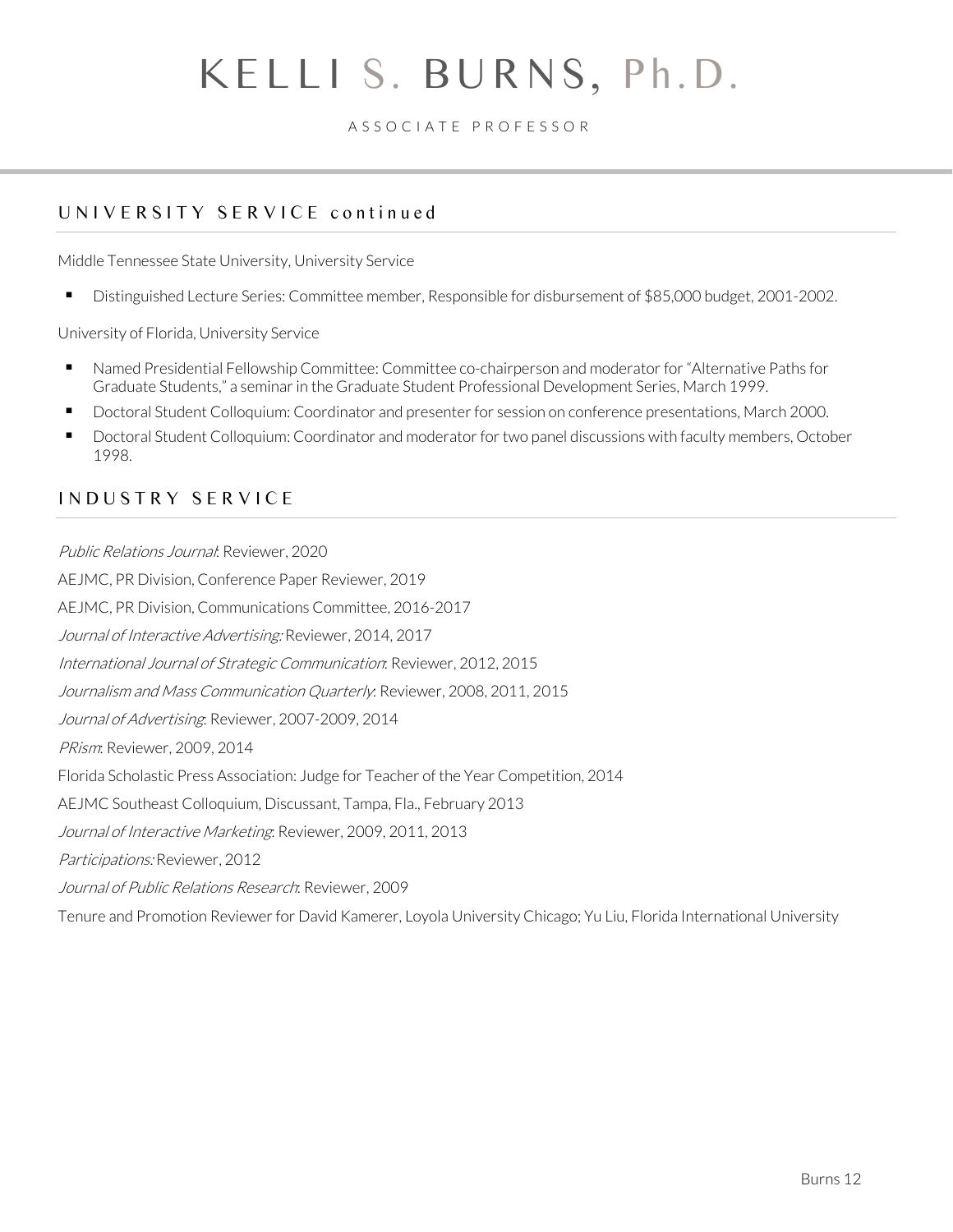#### A S S O C I A T E P R O F E S S O R

# A W A R D S

USF Outstanding Undergraduate Teaching Award, 2017 USF Global Faculty Fellow, 2016 Tampa Bay Business Journal Up & Comer Award, 2010 Kappa Tau Alpha Honor Society, Inducted Spring 2009 Recipient of Discretionary Base Salary Increase, University of South Florida, Fall 2008 University of Florida J. Hillis Miller Presidential Fellow, 1998-2001 (in 1998, the highest graduate fellowship awarded at the University of Florida) AEJMC MC&S Division Promising Professor Award, 2000 Second and Third Place Awards in the Journalism and Communications Division of the Graduate Student Forum, University of Florida, 1999 Outstanding Graduate Student in Mass Communication (MTSU), 1998 Phi Kappa Phi Honor Society, Inducted 1998 Albert L. and Ethel Carver Smith Graduate Scholarship Recipient, 1997 Nashville Advertising Federation Scholarship Recipient, 1996 Pacemaker, Silver Crown, and All American Award for college yearbook, 1992

### PROFESSIONAL CONFERENCE ATTENDANCE

Cannes Lions International Festival of Creativity, Cannes, France, June 2019 IRTS Faculty Seminar (competitive selection process), Las Vegas, Nev., January 2013 Edelman Academic Summit, Palo Alto, Calif., June 2012; Chicago, June 2014 Social Fresh, Tampa, Fla., February 2011, February 2012 NewComm Forum, San Mateo, Calif., April 2010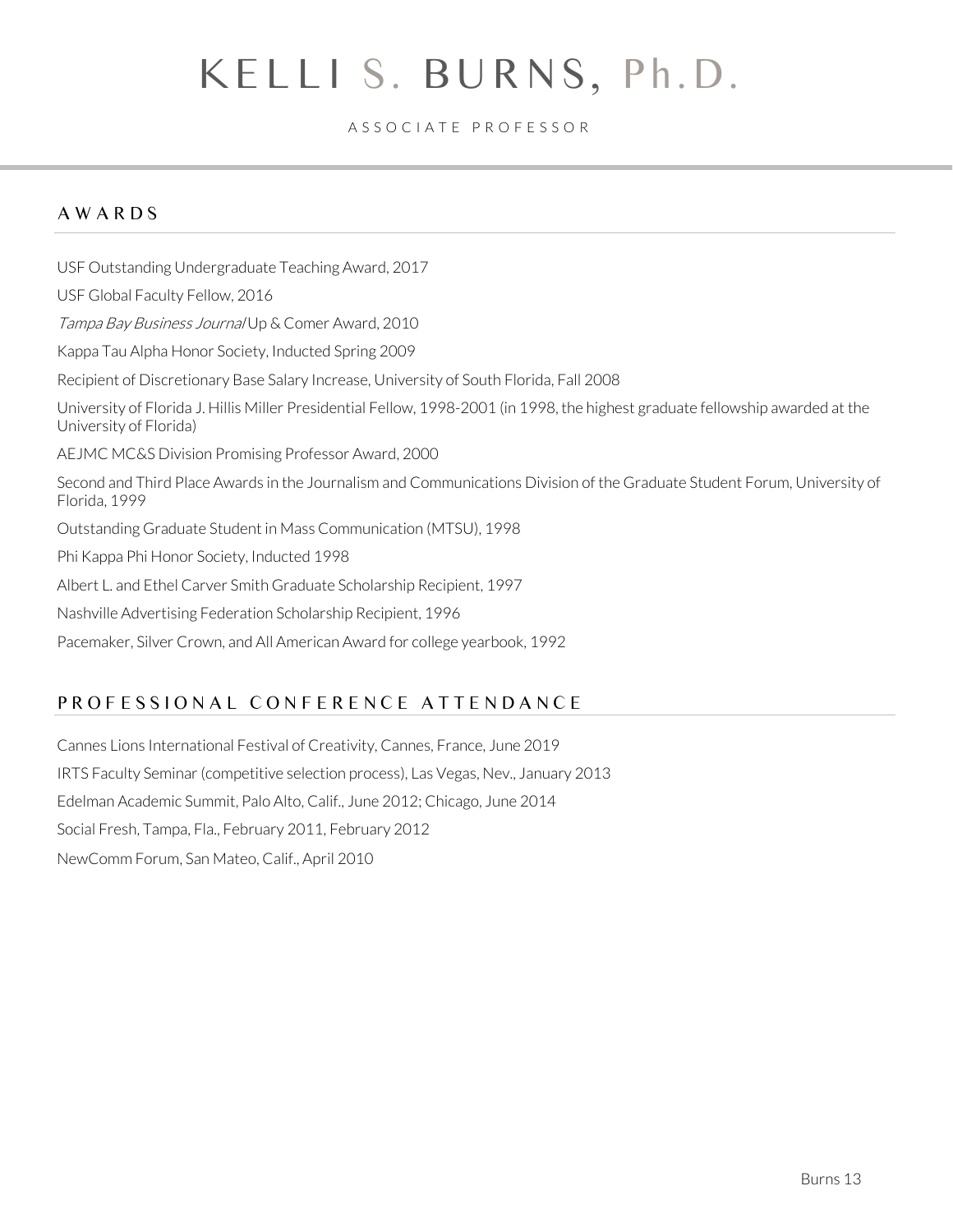A S S O C I A T E P R O F E S S O R

# MASTER'S THESIS STUDENTS

Aaron Nichols: Chair, In progress Yishan Li: Chair, In progress Jiajun Liu: Chair, In progress Guerline Dagrin: Chair, Completed Fall 2020 Kelsey Baker: Chair, Completed Summer 2019 Yousuf Humaid Taib Al Yousufi: Chair, Completed Summer 2019 Jingjing Liu: Chair, Completed Fall 2018 Shengfei Li: Chair, Completed Summer 2018 Melissa Pelletier: Chair, Completed Fall 2017 Kara Whytas: Chair, Completed Spring 2016 Stephanie Fred: Chair, Completed Summer 2015 Kevin Yurasek: Chair, Completed Spring 2014 Matt Abbey: Chair, Completed Spring 2013 Emily Shine: Chair, Completed Fall 2011 Kamden Kuhn: Chair, Completed Fall 2011 Kerrie Vnuk: Chair, Completed Spring 2008 Jihong Huo: Committee, In progress Wenminzi Wu: Committee, In progress Jianglin Huang: Committee, Completed Fall 2019 Michelle Nunez: Committee, Completed Spring 2019 Jiaxin Liu: Committee, Completed Fall 2018 Murewa Olubela: Committee, Completed, Spring 2018 Linqi Liu: Committee, Completed, Spring 2018 Christina Cameron: Committee, Completed Fall 2013 Lauren Webber: Committee, Completed Fall 2013 Roland Massa: Committee, Completed Spring 2013 Lorie Briggs: Committee, Completed Spring 2013 Anna Peters: Committee, Completed Spring 2013 Daniel Beaulieu: Committee, Completed Fall 2012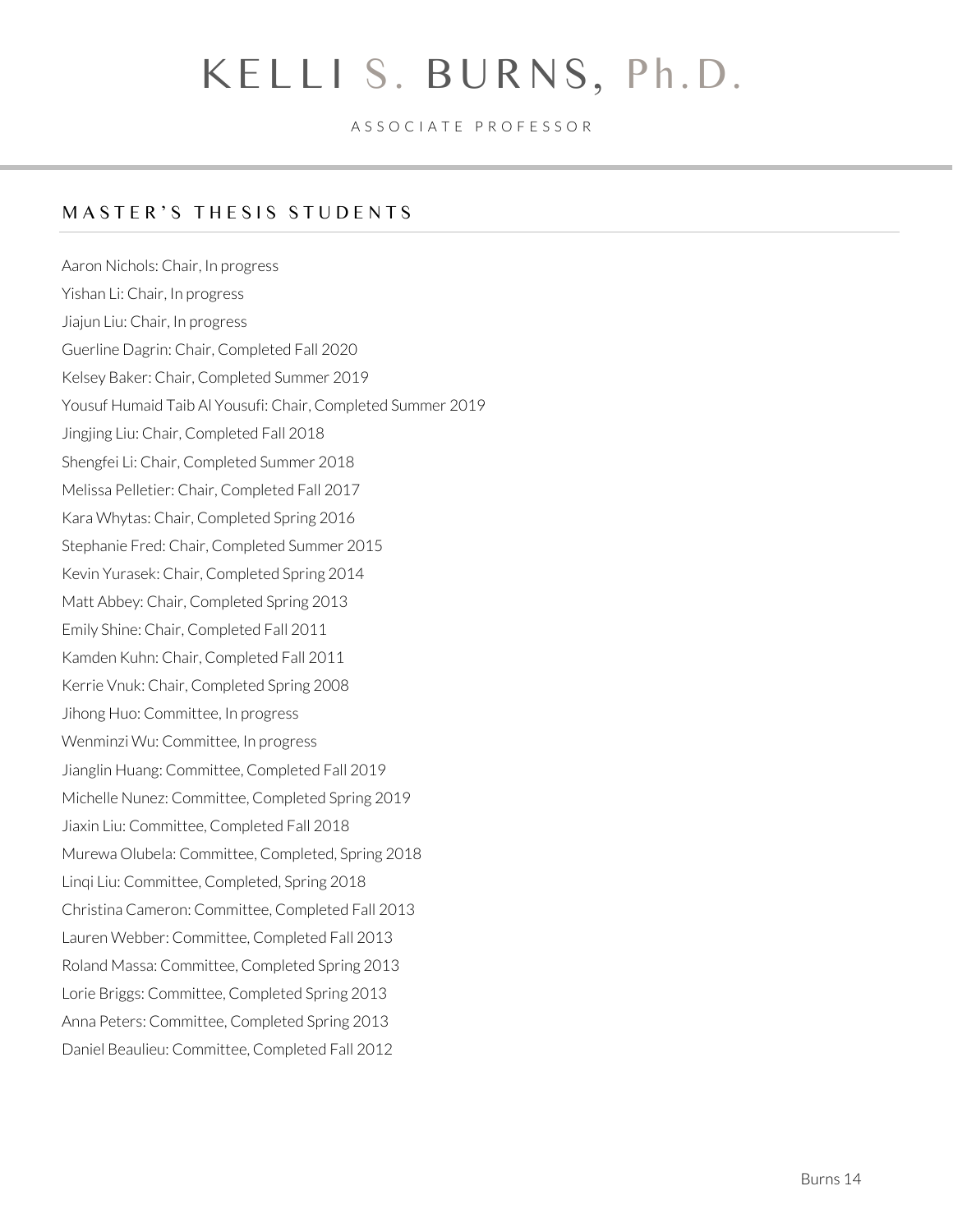A S S O C I A T E P R O F E S S O R

### MASTER'S THESIS STUDENTS continued

Jessica Brightman: Committee, Completed Fall 2012 Ryan Morris: Committee, Completed Spring 2012 Sabina Gaggioli: Committee, Completed Spring 2011 Cherisse Forseca Rivera: Committee, Completed Spring 2011 Jessica MacDonald: Committee, Completed Spring 2010 Claire Selius: Committee, Completed Spring 2010 Rhianna Lee Sing: Committee, Completed Fall 2009 Christine Anghel: Committee, Completed Spring 2009 Jessica Voss: Committee, Completed Spring 2009 Lynda Pasteur: Committee, Completed Spring 2008 Ashlea Hudak: Committee, Completed Spring 2008 Rachel von Loveren: Committee, Completed Summer 2007 Cristina Gonzales: Committee, Completed Spring 2007

### HONORS THESIS STUDENTS

Melanie Margolese: Chair, In progress Melinda Starling: Chair, Completed Spring 2019 Sara Sturgess: Chair, Completed Spring 2018 Victoria Walker: Chair, Completed Spring 2016 Aroushad Tahsini: Committee, Completed Spring 2015 Brendan Collett: Chair, Completed Fall 2010 William Cooper: Chair, Completed Fall 2009 Rose Rezaei: Chair, Completed Spring 2009 Tory Lynne: Chair, Completed Spring 2008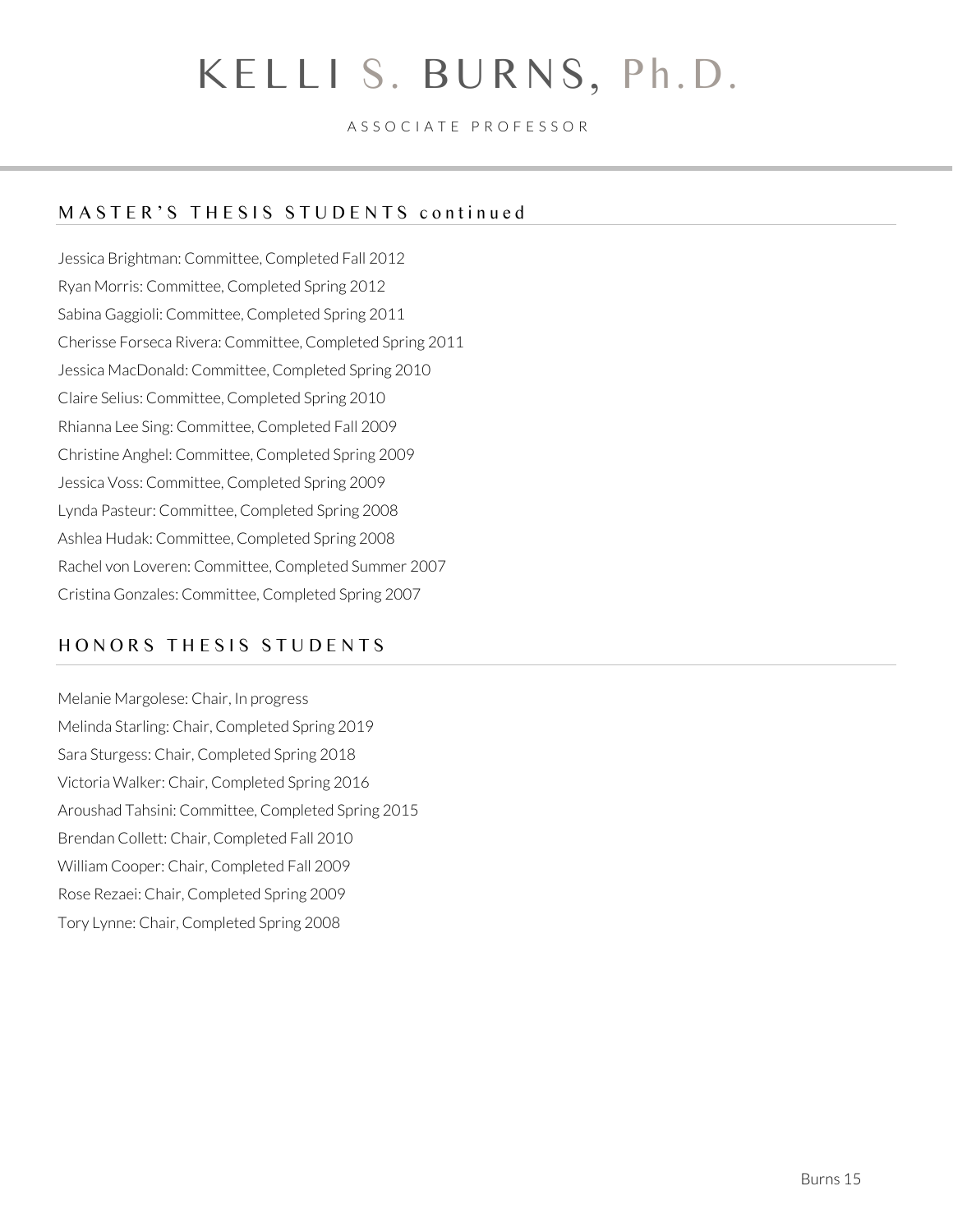#### A S S O C I A T E P R O F E S S O R

# PROFESSIONAL EXPERIENCE

#### HARRIS INTERACTIVE 2000-2001

Research Assistant (Grad student intern then freelance) New York, NY

- Coordinated and conducted online research projects for Young & Rubicam.
- **•** Developed surveys, analyzed data, and created client reports and presentations.
- Clients included KFC, Xenical, TwinLab, Homeland Security Commission, among others.

#### **PRINCE MARKET RESEARCH** Summer 1999

Research Associate

Nashville, TN

- Designed and implemented a research study to determine how to effectively administer online surveys.
- Analyzed research findings and created client reports and presentations.
- Re-designed the company Web site.

#### PRINCE MARKET RESEARCH 1996-1998 Project Manager

Nashville, TN

- Conducted and coordinated all aspects of quantitative and qualitative research projects.
- Designed surveys, interview guides, and focus group discussion guides.
- Managed data collection and analyzed data using SPSS and SurveyPro.
- Prepared client reports and presentations.
- Interacted and consulted with clients and delivered client presentations.
- Supervised interviewing and data entry teams.
- Made arrangements for focus groups.
- Clients included Caterpillar Financial, Columbia/HCA, Union Planters Bank, Bridgestone/Firestone, Jimmy Dean Foods, TileCera, Nashville Symphony, David Weekley Homes, Globe Furniture, and WNPT.

#### MANULIFE FINANCIAL 2002-1996

Marketing Consultant Nashville, TN

- Coordinated local marketing and advertising campaigns.
- Developed design for all internal and external publications, concept sales presentations, advertisements, promotional mailers, and brochures.
- Developed marketing plans and produced accompanying communication materials.
- Initiated and developed several national marketing programs.
- Received award in company-wide contest for creative sales idea.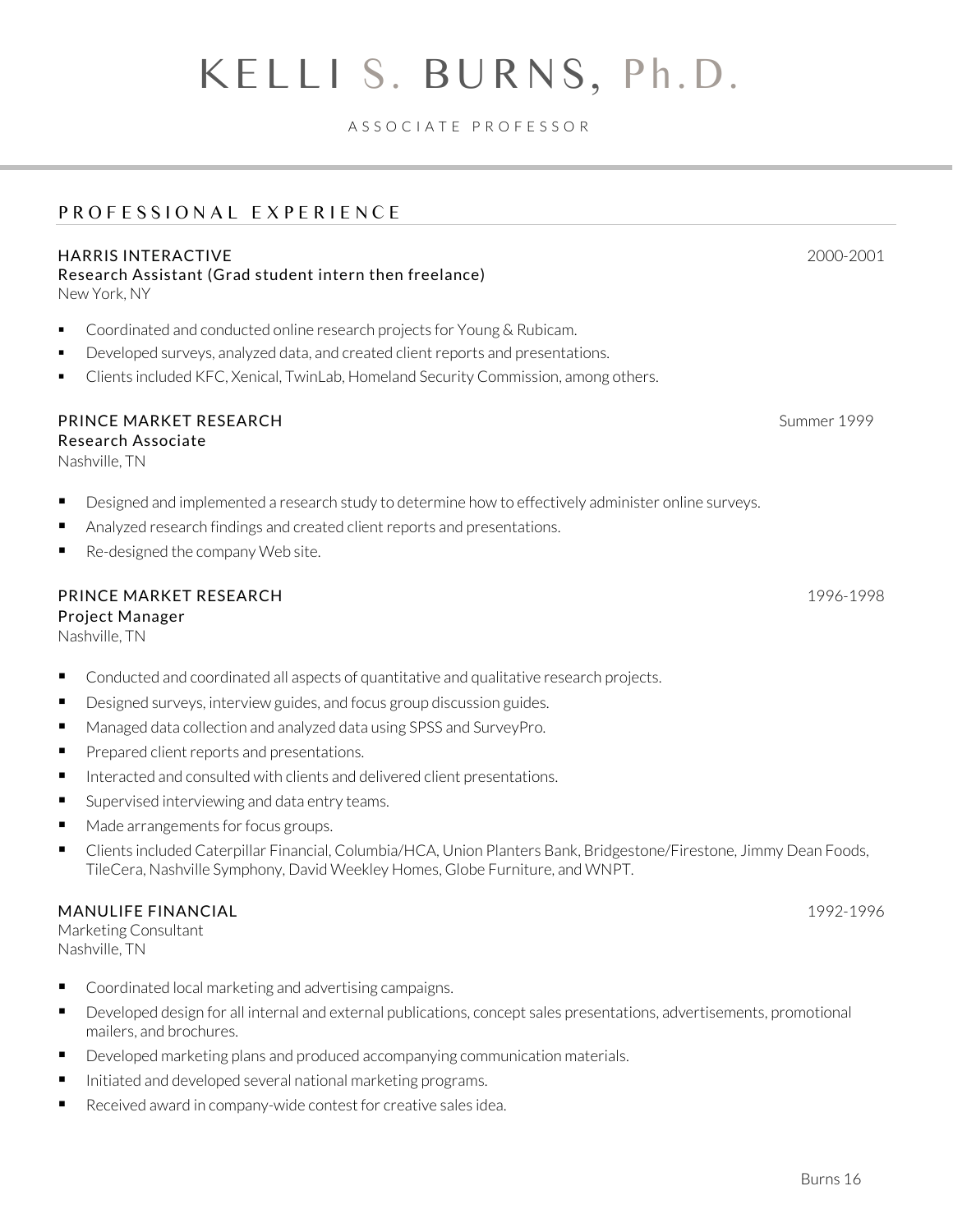#### A S S O C I A T E P R O F E S S O R

# OTHER EXPERIENCE

#### FLORIDA SCHOLASTIC PRESS ASSOCIATION 1998-2000

Executive Assistant Gainesville, FL

- Assisted Executive Director in all areas of managing organization.
- Managed staff of two office assistants.
- **■** Edited the FSPA newsletter.
- Handled communication and correspondence to district directors and advisers.
- Also served as a yearbook judge and evaluated high school yearbooks in terms of design, copy, and photography.

#### COMMODORE YEARBOOK 1991-1992

Editor-In-Chief

Nashville, TN

- Produced Vanderbilt's first desktop-published yearbook.
- Received Pacemaker Award, Silver Crown, and All American Award.

#### CONSULTING

The Poynter Institute for Media Studies: Illinois journalist research project, 2017

Hill Coniglio Polins & Associates: Various online survey projects, 2006

Pew Internet and American Life Project: Focus groups for "Teens and Technology" report, 2004

Burlodge U.S.A.: Customer satisfaction research, 2004

#### COMMUNITY SERVICE AND MEMBERSHIPS

Girls on the Run: Advisory Board Member (Marketing and PR): 2016-2019; Race Committee Member, 2015-2019; Race Buddy 2014-2015

Oasis (Outreach Assisting Students in Schools): Clothes sorting volunteer, May 2018-present

Gamma Phi Beta Tampa Bay Alumnae Chapter: Member, 2015-present; Alumnae-Collegiate Relations Chair, 2016-2019; Philanthropy Chair, 2016-present.

Working Women of Tampa Bay: Member, 2014-2016

Berkeley Preparatory School: Class of 1988 30<sup>th</sup> Reunion Co-chair, 2018; Shades of Blue Publicity Committee, 2012-2013

Cub Scout Pack 21: Public Relations/Recruitment Chair, May 2010-2012

Youth Triathlon Series: Staff Member, 2010

Vanderbilt University: Member of Alumni CoRPs Interviewing Team, 2009-2017; Class promotions chair for reunion, October 2002; Class reunion volunteer, October 2017.

Sawtooth Center for the Arts: Created promotional materials for photography exhibit called "A Thousand Words: Photographs by Vietnam Veterans," June 2004

Town of Elon Festival of the Oaks: Liaison for the School of Communications, October 2003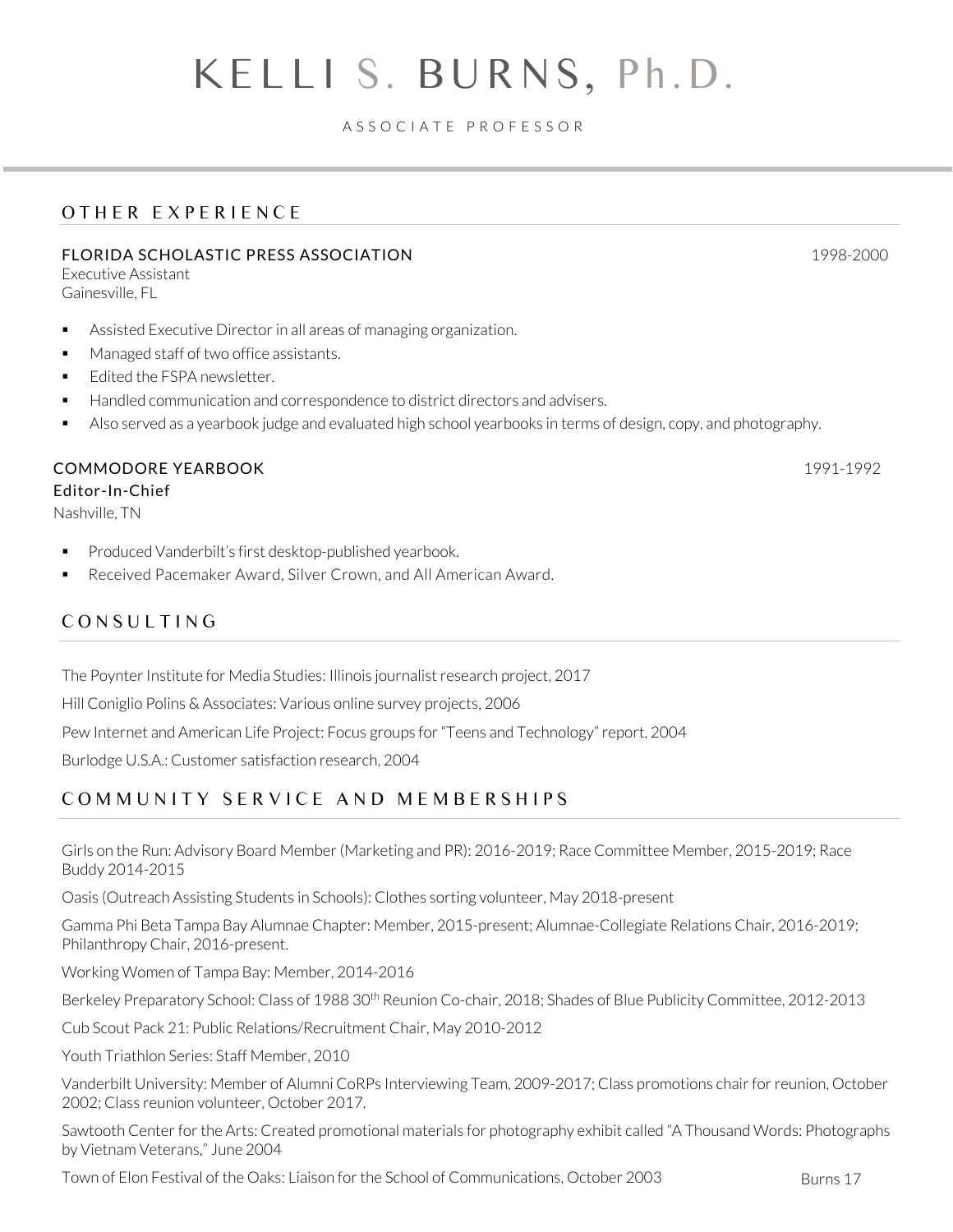#### A S S O C I A T E P R O F E S S O R

# PANEL PRESENTATIONS AND PUBLIC SPEAKING

"Influencers: Present & Future of a Social Media Phenomenon," Florida Public Relations Association, Tampa Bay Chapter, November 19, 2020.

"Media Literacy," Panel Discussion, USF Center for Leadership and Civic Engagement, Civic Conversation Series, October 8, 2020.

"Living the Instagram Life: The Culture Impact of Online Influencers," USF College of Arts and Sciences, Trailblazers talk, February 20, 2020.

"Women's Leadership Workshop," Panel Discussion, USF Omega Phi Beta Sorority, February 10, 2020.

"Your Church Brand and Its Brand Persona," Word Out Communications Training Day, Parrish, FL, January 21, 2020.

"Creating a Personal and Digital Brand," Spring Student-Staff Residential Education Rejuvenation, January 10, 2020.

"PR Campaigns at Cannes Lions," USF PRSSA, September 26, 2019.

"The World of a Teen," Panel Discussion (representing social media), Hillsborough High School, February 21, 2019.

"The World of a Teen," Panel Discussion (representing social media), Steinbrenner High School, January 30, 2019.

"Social Media Analytics," USF PRSSA Chapter, November 8, 2018.

"Social Media: Branding and Privacy," Women in Public Finance Florida Chapter, April 25, 2018.

"Receipts are Forever: Social Media and Academic Success," USF Housing and Residential Education, February 12, 2018.

"The World of a Teen," Panel Discussion (representing social media), Steinbrenner High School, February 6, 2018.

["PolitiFact: Fact Checking," Panel Discussion](http://firehouseculturalcenter.org/events/politifact-fact-checking-panel-discussion/) with Ernest Hooper, Joshua Gillin, and Rob Lorei, Firehouse Cultural Center, October 24, 2017.

"Taking Care of Your Online Brand," USF Internal Medicine Leadership Group, April 18, 2017.

"[Social Media, Fake News, and Politics](http://wusfnews.wusf.usf.edu/post/florida-matters-social-media-fake-news-and-politics)," Florida Matters, Panel member for Leadership Tampa visit, WUSF, host Carson Cooper, Nov. 22, 2016.

"Taking Care of Your Online Brand," USF Internal Medicine Leadership Group, April 5, 2016.

"Social Media for College Students," USF Residential Life Resident Advisor Orientation, August 14, 2015.

"Social Media for Sorority Branding," Mu Sigma Upsilon National Conference, June 12, 2015.

"Social Media for Women," Gamma Phi Beta Tampa Alumnae Chapter, April 11, 2015.

"Planting your Social Media Garden," Digital Footprint seminar for USF Residential Life, January 27, 2015.

"Creative Research Strategies," USF CONNECT, September 23, 2014.

"More than 100 Likes? How to Leverage your Firm's Facebook Page," Radius of Influence Conference, May 9, 2014.

"Where to Start? How to Launch your Firm's Facebook Page," Radius of Influence Conference, May 9, 2014.

"Be a social media butterfly," Keynote speaker for BayCare Health System's Mother and Daughter Saturday at Sea, Tampa, Fla., May 3, 2014.

Alumni social media panel. Berkeley Preparatory School, Tampa, Fla., November 7, 2013.

"Building your social media brand," University Experience class guest lecture, October 21, 2013.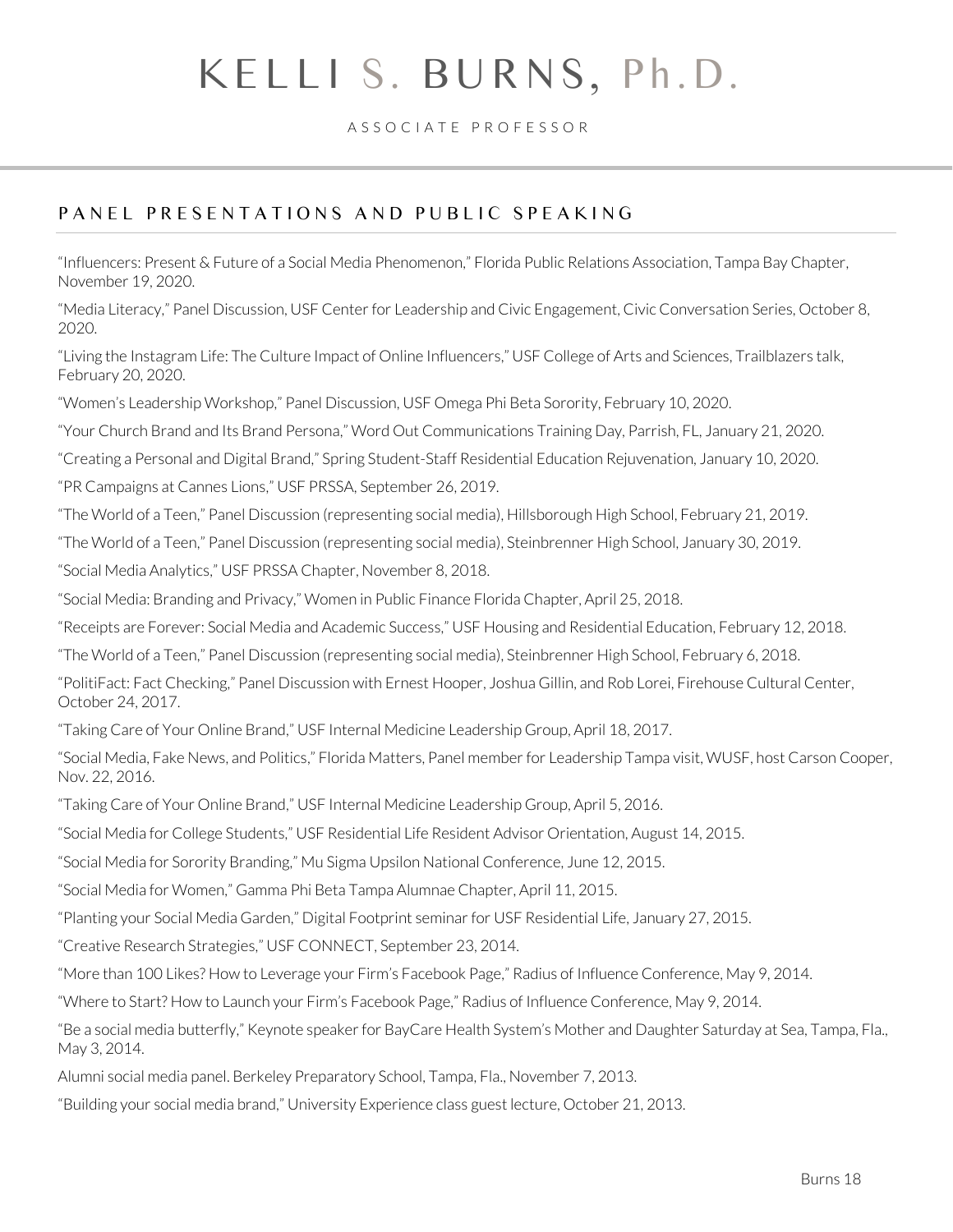A S S O C I A T E P R O F E S S O R

### PANEL PRESENTATIONS AND PUBLIC SPEAKING continued

"WIN in PR: Writing your Resume, Interviewing, and Networking," USF PRSSA Walter E. Griscti chapter, September 18, 2013.

"Fun jobs in social media," USF Take Our Sons and Daughters to Work Day, April 25, 2013.

"Becoming a social media rock star," USF Lunch & Learn for Managers, sponsored by USF Human Resources, June 28, 2012.

"Teaching conversation monitoring," 2012 Edelman Academic Summit, Palo Alto, Calif., June 20, 2012.

"Social media: How to build your brand online," USF News Media Insight seminar, March 30, 2012.

"Faculty panel: Experiencing the media firsthand," USF News Media Insight seminar, March 30, 2012.

"Social media: Your reputation, job search, and how not to go to jail," USF Housing and Residential Education program, March 29, 2012.

"Beyond Facebook profiles, YouTube channels, and Twitter accounts: Lessons from the best social media campaigns," Speech presented at the IABC Tampa Chapter meeting, Tampa, Fla., March 2011.

"Target your Codes of Ethics," Panel sponsored by the USF Society of Professional Journalists at USF, November 12, 2009.

"Top ten teaching goals." Speech presented at the Promising Professors Workshop, Association for Education in Journalism and Mass Communication National Convention, Phoenix, Arizona, August 2000.

"Design trends for yearbooks." Workshop presented at the District II Conference of the Florida Scholastic Press Association, September 1999.

### MEDIA AND PODCAST INTERVIEWS

#### Social Media Stories

"Trail of hate speech on social media led to violence at Capitol, researchers say," reporter Briona Arradondo, Fox 13 Tampa Bay, January 14, 2021.

"Social media sites target misinformation about Pfizer COVID vaccine,"reporter Fallon Silcox, Bay News 9, December 9, 2020.

"False claims of a coronavirus 'cure' are spreading online. Can misinformation be stopped?" host Nik Zecevic, NBC LX, July 28, 2020.

"Security concerns on social media," host Katherine Bang, Morning Wave in Busan, July 16, 2020.

"A ways to go: Only sustained energy will create systemic change" reporter Ray Roa, Creative Loafing, June 11, 2020.

"IRL: How your actions on social media have serious consequences for the real world," reporter Phil Buck, WTSP, March 3, 2020.

"How to leverage social media for better career opportunities," by Emily Young, Career Charge, USF Corporate Training and Professional Education Blog, December 27, 2019.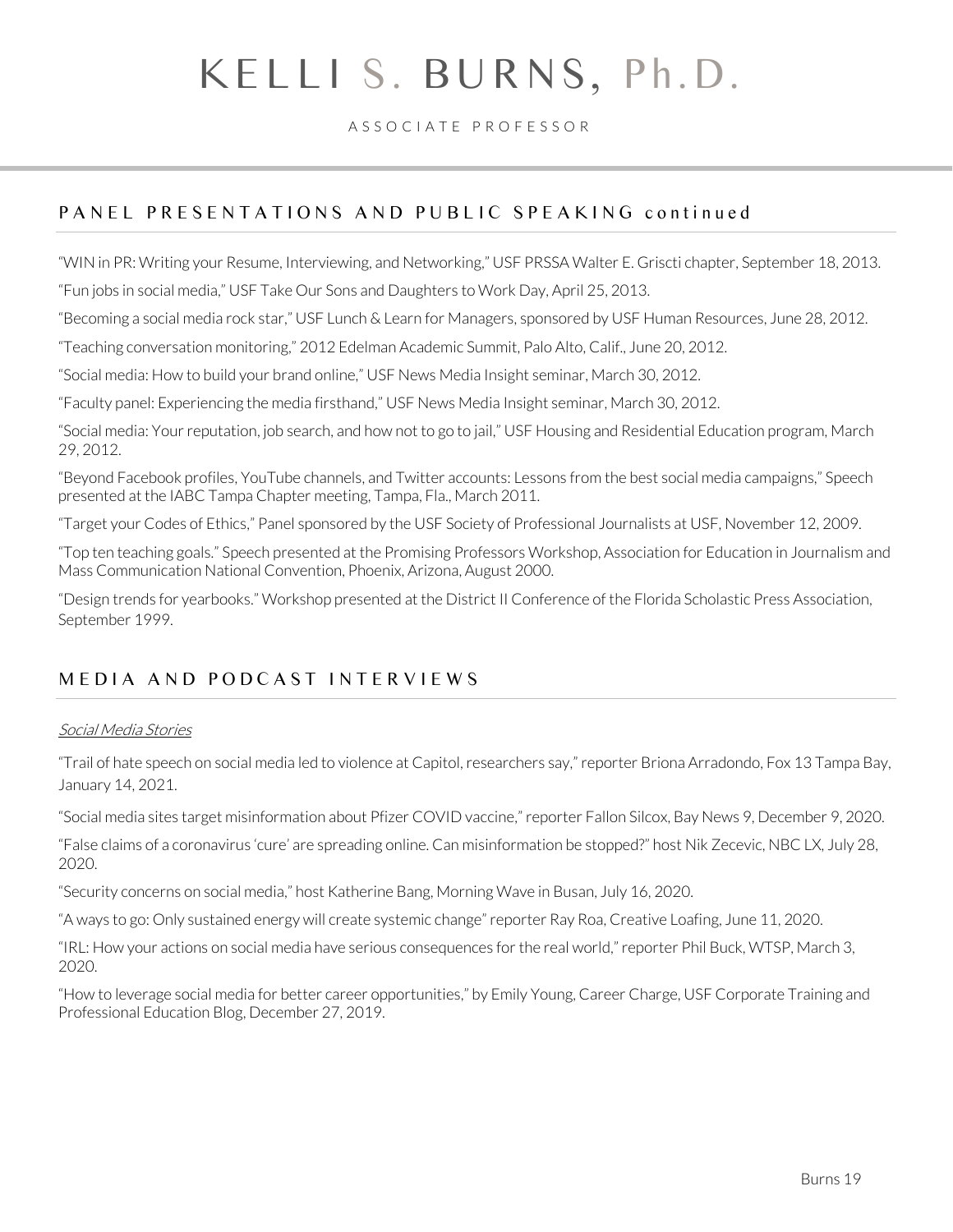#### A S S O C I A T E P R O F E S S O R

# M E D I A A N D P O D C A S T I N T F R V I F W S continued

"Let's get social," Of Mic and Men podcast, hosted by Carl Bernardo, November 4, 2019.

"Hurricane Dorian: As storm approached, why did county officials stop talking?" reporter Jane Musgrave, Palm Beach Post, September 6, 2019.

"Social media's influence on school fights," reporter Natalia Verdina, Fox 13 News, September 20, 2019.

"Social media shines strobe light on devastation in Bahamas," reporter Briona Arradondo, Fox 13 News, September 3, 2019.

"You see the numbers go up and you just think 'hey'," reporter Elise Dybvig, Morgenbladet (weekly newspaper in Norway), August 16, 2019.

"[What the heck is 8chan, and why are mass shooters using it](https://www.wtsp.com/article/news/what-the-heck-is-8chan-and-why-are-mass-shooters-using-it/67-4cf43f4a-0294-44fb-9b97-4060beaaec5a)?" reporter Phil Buck, WTSP, August 5, 2019.

"[Screen time out](https://tampamagazines.com/screen-time-out/)?" by Dyllan Furness, Tampa Magazine.

"National bomb threats look like a new spin on an old bitcoin scam," reporter Emily Dreyfuss, Wired, December 13, 2018.

"Bomb threats across the country," reporter Jana Katsuyama, KTVU San Francisco (carried also on other Fox stations), December 13, 2018.

"Want to grow your LinkedIn network effectively Follow these expert tips," staff writer Marr Reinstetle, The Penny Hoarder, September 27, 2018.

"[Facebook and Privacy](http://www.befm.or.kr/radio/ProgramAction.do?cmd=PlayListMgr&prgmId=morning_sp&bbsId=&tab=PRGM_SCRIPT&nowPage=2)," Morning Wave in Busan (South Korean radio program), April 9, 2018.

"[Listen to USF Professor: Be Wary of Social Media](https://www.pressreader.com/usa/tampa-bay-times/20180326/281736974999044)," columnist Ernest Hooper, Tampa Bay Times, March 25, 2018.

["Romano: Here's a Tip for Fired Outback Server,](http://www.tampabay.com/news/Romano-Here-s-a-tip-for-fired-Outback-server-_165483496)" columnist John Romano, Tampa Bay Times, February 15, 2018.

"Responses to Trump's tweets," reporter Candice Aviles, WTSP, January 10, 2018.

"[Facebook loses friends and big tech is under siege](http://www.afr.com/technology/facebook-loses-friends-and-big-tech-is-under-siege-20170927-gyplba)," Australian Financial Review, reporter John Kehoe, September 29, 2017.

"How Publix won the internet during Hurricane Irma," reporter Ashley Kritzer, Tampa Bay Business Journal, September 15, 2017.

"Hurricane Harvey shows benefits, risks of turning to social media in disaster," reporter Stephen Loiaconi, Sinclair Broadcast Group, August 28, 2017.

"Suicides on Facebook," appeared live on WTSP with anchor Courtney Robinson, April 26, 2017.

["People Still Think Facebook is Eavesdropping through their Phone's Mic,"](https://theoutline.com/post/1426/people-still-think-facebook-is-eavesdropping-through-their-phone-s-mic?utm_source=TW) The Outline, reporter Andy Martino, April 24, 2017.

"[Is Facebook responsible for suicides being broadcasted on its network](https://www.newstalkflorida.com/news/miami/more-and-more-suicides-being-broadcast-on-facebook-live/)?" NewsTalk Florida, reporter Allison Leslie, February 7, 2017.

"[How Facebook determines what your feed shows](http://mms.tveyes.com/transcript.asp?StationID=1985&DateTime=1%2f30%2f2017+6%3a06%3a55+PM&PlayClip=true)," WTSP, January 30, 2017.

"[QQ4U: How well do you know teen texting codes?](http://www.wtsp.com/tech/qq4u-how-well-do-you-know-teen-texting-codes/370144678)" WTSP, reporter Phil Buck, December 14, 2016.

"[Customer service with 140 characters instead of 1-800](http://www.wtsp.com/news/local/customer-service-with-140-characters-instead-of-1-800/355640821)," WTSP, reporter Allison Kropff, November 28, 2016.

"[Stalking case shows dangerous side of social media](http://www.wtsp.com/news/crime/teacher-sentenced-for-stalking-student-on-snapchat/355184632)," WTSP, reporter Kendra Conlon, November 23, 2016.

"[Social media, fake news, and politics](http://wusfnews.wusf.usf.edu/post/florida-matters-social-media-fake-news-and-politics)," Florida Matters, WUSF, host Carson Cooper, November 22, 2016.

"T[witter helps users cut through bullying with new features](http://www.fox13news.com/news/local-news/218046164-story)," Fox 13 News, reporter Crystal Clark, November 16, 2016.

"[In wake of Donald's Trump's comments on women, hashtag #NotOkay going viral after Twitter question](http://www.abcactionnews.com/news/local-news/in-wake-of-donalds-trumps-comments-on-women-hashtag-notokay-going-viral-after-twiiter-question)," ABC Action News, reporter Sarina Fazan, October 11, 2016.

"[Missing Jose Fernandez jersey returned to Alonso High](http://wfla.com/2016/09/30/missing-jose-fernandez-jersey-returned-alonso-high/)," WFLA, reporter Chip Osowski, September 30, 2016. Burns 20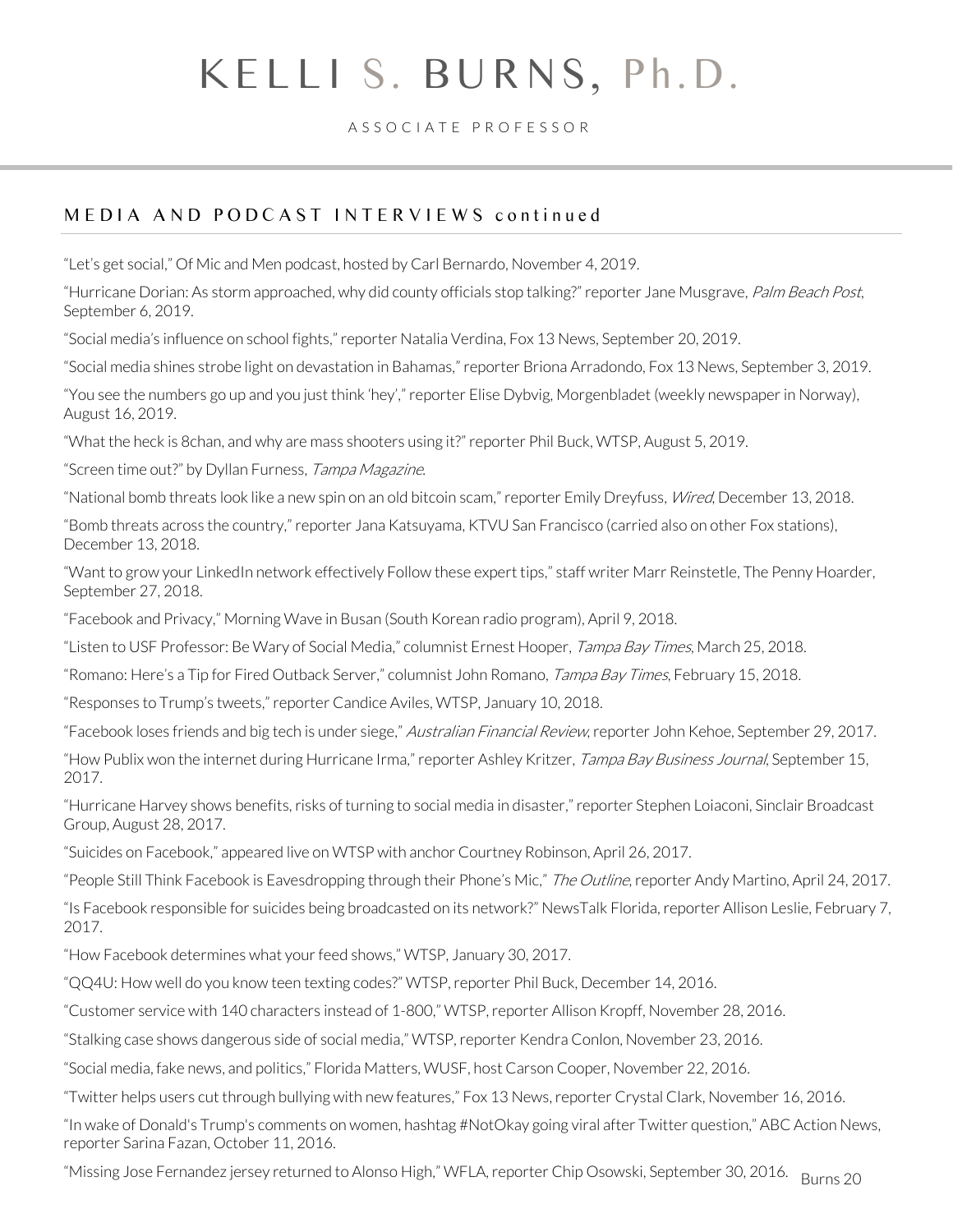#### A S S O C I A T E P R O F E S S O R

### MEDIA AND PODCAST INTERVIEWS continued

"[UNDEAD BOP: Bay area busker Max Pierre, very much alive](http://www.cltampa.com/music/local/article/20832347/tampa-bay-busker-max-pierre-is-very-much-alive-so-what-in-deaths-name-happened)," Creative Loafing, reporter Ray Roa, August 31, 2016.

"[WhatsApp opens data to Facebook](http://www.politico.com/tipsheets/morning-tech/2016/08/rosenworcel-caught-in-the-middle-of-fcc-debates-216091)," Politico Morning Tech, reporter Li Zhou, August 26, 2016.

["Facebook Eavesdropping: How a Fake Story Became 'Real.'"](http://www.tomsguide.com/us/facebook-eavesdropping-mess,news-22773.html) Tom's Guide, reporter Paul Wagenseil, June 6, 2016.

["No, Facebook doesn't eavesdrop on your phone. But it does spy on you,"](https://www.washingtonpost.com/news/the-intersect/wp/2016/06/06/no-facebook-doesnt-eavesdrop-on-your-phone-but-it-does-spy-on-you/) Washington Post, reporter Caitlin Dewey, June 6, 2016.

"[Is Facebook Listening](https://itunes.apple.com/us/podcast/scared-sh%21tless/id1101462756?mt=2)," Scared Sh!tless Podcast #17 by the Kim Komando Show, host Tim Hattrick, June 3, 2016.

"[Facebook listening claim denied by professor](http://www.bbc.com/news/technology-36443926)," BBC, reporter Zoe Kleinman, June 3, 3016.

"[Spying secrets: Is Facebook eavesdropping on your phone conversations?](http://wfla.com/2016/05/20/talker-is-facebook-listening-to-your-conversations/)" WFLA, reporter Melanie Michael, May 20, 2016. (Story picked up by international media.)

"The right man? Should we care what the head of a popular film festival says online?," Creative Loafing, reporter Kate Bradshaw, April 28, 2016.

"Staged videos part of Internet life," WTSP, reporter Ian Reitz, April 19, 2016.

"Models: Tampa strip club stole our photos," Fox 13, reporter Evan Lambert, April 8, 2016.

"Super Bowl ads hope to inspire," WTSP, reporter Courtney Robinson, February 2, 2016.

["Facebook 'secret sister gift exchange' is a scam,](http://wfla.com/2015/11/05/facebook-secret-sister-gift-exchange-is-a-scam/)" WFLA, reporter Peter Bernard, November 5, 2015. (Also carried by many other news organizations, including Mashable and Good Housekeeping.)

"[Former teacher pushing for change](http://www.newschief.com/article/20151030/NEWS/151039909/1523?Title=Former-teacher-pushing-for-change)," The (Lakeland) Ledger, reporter Sara Drumm, October 30, 2015.

"[Periscope pitfalls: Advice for parents to give kids on social media](http://wfla.com/2015/10/13/advice-for-parents-to-give-kids-on-periscope-social-media-pitfalls/)," WFLA, reporter Melanie Michael, October 13, 2015.

"[Hillsborough School Board makes social media policy](http://wfla.com/2015/09/28/hillsborough-school-board-makes-social-media-policy/)," WFLA, reporter Adrienne Pedersen, September 28, 2015. (Also carried b[y AdWeek.\)](http://www.adweek.com/blognetwork/hillsborough-school-board-makes-social-media-policy/11264)

"[Best back to school apps for kids, parents](http://www.wtsp.com/story/news/local/2015/08/06/best-back--school-apps--students-and-parents/31207925/)," WTSP, reporter Ian Reitz, August 6, 2015.

"Sheriff: Coach posed as woman, sought boys' photos," WTSP, reporter Kendra Conlon, June 18, 2015.

"Busch Gardens aligns social media stars for special event," Tampa Tribune, reporter Keith Morelli, May 16, 2015.

["Cop turned convict turned artist opens transmedia gallery in Bradenton's Village of the Arts,"](http://www.bradenton.com/2015/05/08/5787632/former-hillsborough-county-detective.html) Bradenton Herald, reporter Janelle O'Dea, May 8, 2015.

"Decoy apps: what are your kids hiding on their phones?," WFLA, reporter Candace McCowan, February 20, 2015.

"[Gerard getting a little too social online](http://www.news-gazette.com/news/local/2015-02-11/tom-kacich-gerard-getting-little-too-social-online.html)," *Champaign News-Gazette*, columnist Tom Kacich, February 11, 2015.

"[LinkedIn advised as future of industry connections](http://www.usforacle.com/news/view.php/859429/LinkedIn-advised-as-future-of-industry-c)," USF Oracle, reporter Amar Rele, February 3, 2015.

"[School resource deputy gives from the heart](http://tbo.com/news/education/school-resource-deputy-gives-from-the-heart-x2014-and-wallet-20141211/)—and wallet," Tampa Tribune, reporter Keith Morelli, December 11, 2014.

"[Bay Area plastic surgeons cash in on selfie craze](http://www.wfla.com/story/27416410/bay-area-plastic-surgeons-cash-in-on-selfie-craze)," WFLA, reporter Melissa Beckman, November 18, 2014.

"[Lack of information on Ebola spreading fear, trust](http://tbo.com/apps/pbcs.dll/article?AID=/20141017/ARTICLE/141019139&template=printart)," Tampa Tribune, reporter Keith Morelli, October 17, 2014.

["Debate over fan creates social media buzz,](http://www.wfla.com/story/26806649/debate-over-fan-creates-social-media-buzz)" WFLA, reporter Jeff Patterson, October 16, 2014.

"[Experts weigh in on social media in local political campaigns](http://ricksblog.biz/experts-weigh-on-social-media-in-local-political-campaigns/)," Inweekly blog, by Rick Outzen, October 15, 2014.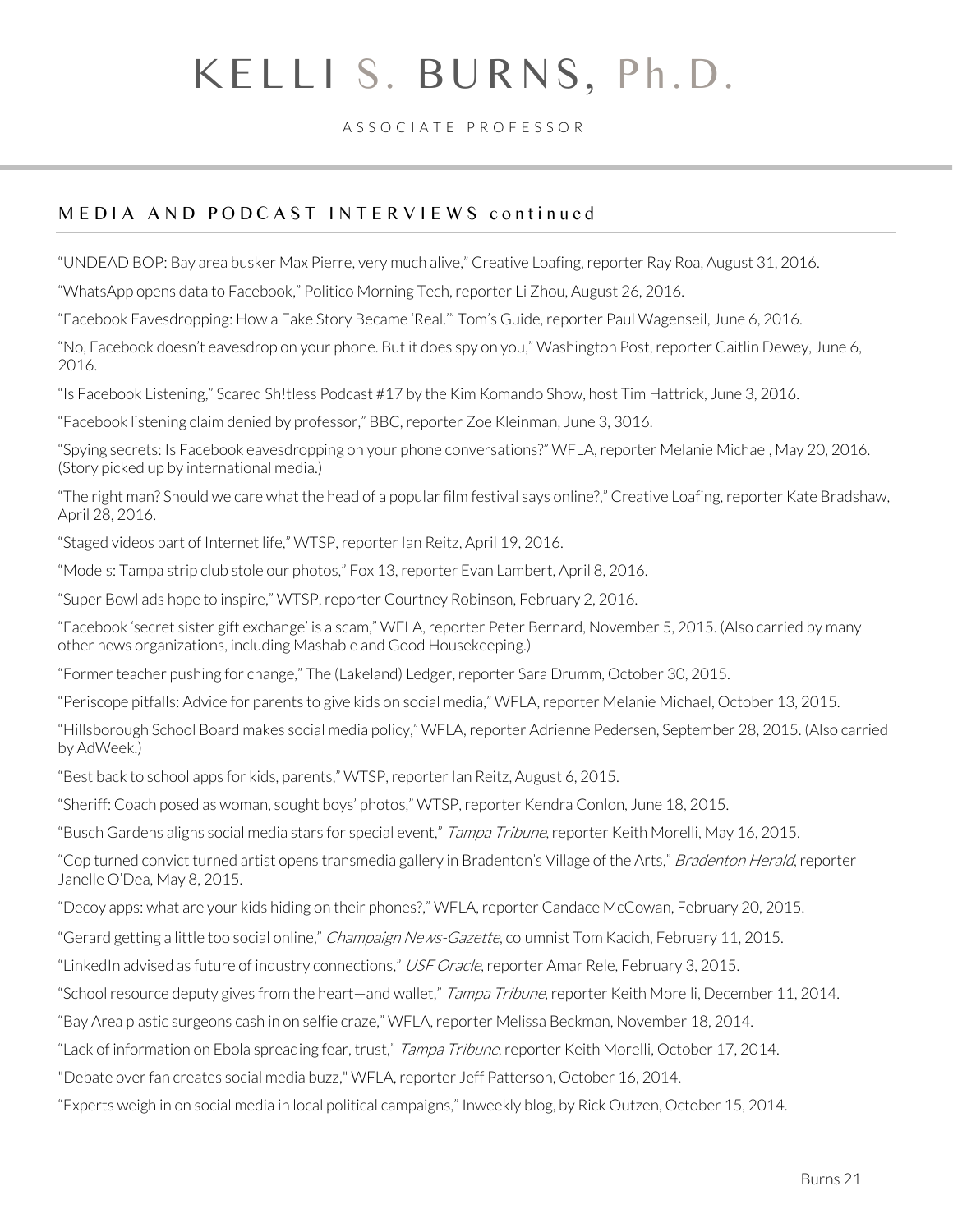#### A S S O C I A T E P R O F E S S O R

#### MEDIA AND PODCAST INTERVIEWS continued

"[Snapchat hacked by third party app](http://www.wtsp.com/story/news/local/2014/10/10/snap-chat-hacked-through-third-party-app/17075745/)," WTSP, reporter Charles Billi, October 10, 2014. "New site Alibaba takes aim at Amazon," WTSP, reporter Charles Billi, September 29, 2014. ["Ice Bucket Challenge,"](http://news.wfsu.org/post/capital-report-08-22-2014) Capitol Report (WFSU), reporter Regan McCarthy, August 22, 2014. ["Other nonprofits awed by ALS ice bucket challenge,"](http://tbo.com/news/breaking-news/als-ice-bucket-challenge-raising-cash-other-nonprofits-awed-20140822/) Tampa Tribune, by Keith Morelli, August 22, 2014. ["Social media 101: The apps your kids use,"](http://www.wtsp.com/story/news/local/2014/08/06/social-media-101-hot-apps/13650553/) WTSP, reporter Dion Lim, August 6, 2014. Facebook Newsfeed Story, Bay News 9, reporter Anne Imanuel, August. 1, 2014. "Amy Van Dyken[-Rouen staying positive on social media,](http://www.denverpost.com/olympics/ci_26044945/van-dyken-staying-positive-social-media)" Denver Post, by John Marshall (AP), June 27, 2014. "#Areyouready? Social media retooling hurricane season," Tampa Tribune, reporter Keith Morelli, June 1, 2014. "Who's watching what you post?" WFLA, reporter Josh Green, January 27, 2014. "Polk teen's death spurs social media conversation," WFLA, reporter Natalie Shepherd, September11, 2013. "Social media can become an addiction but you can break free," Tampa Bay Times, reporter Irene Maher, July 25, 2013. "How much do college students care about online privacy," USA Today, by Katey Psencik, May 29, 2013. "Get ready for hurricane season in Tampa Bay with social media," WFLA, reporter Melissa Beckman, May 27, 2013. "How USF engages in education," Fox 13, reporter Kerry Klecic, May 16, 2013. "Role of social media in Tarpon Springs rape case," WFLA, reporter Chip Osowski, April 25, 2013. "Kate Upton's on his arm, but she's still a world away," *Washington Post*, reporter Jessica Goldstein, March 20, 2013. "Pinellas Co. student suspended over Facebook post," WFLA, reporter Lauren Mayk, March 18, 2013. Facebook privacy story, Bay News 9, anchor Al Ruechel, February 18, 2013. "Nobody will ever believe how Bill Murray became a living legend," Slate (French edition), reporter Cecile Dehesdin, February 12, 2013. "USF nominated for best social media usage," The Oracle, reporter Alex Rosenthal, January 29, 2013. ["Social media played a significant role in the way we learned information about Friday's school shooting in Newtown,"](http://www.wtsp.com/news/local/story.aspx?storyid=287237) WTSP, anchor Allison Kropff, December 15, 2012. ["Facebook's new trend of tracking users,"](http://www.wfla.com/video?clipId=8188000&autostart=true) WFLA, reporter Natalie Shepherd, November14, 2012. ["Election Day tweets set social media milestone,"](http://www.wtsp.com/news/local/story.aspx?storyid=281540) WTSP, anchor Reginald Roundtree, November14 7, 2012. ["Shadow debate part of presidential race,"](http://news.usf.edu/article/templates/?a=4827&z=155) USF News, by Peter Howard, October 3, 2012. ["Top of the day,"](http://www.youtube.com/watch?v=k-eM8arI7iE) Front Row Tampa Bay, hosts Kathy Fountain and Frank Robertson, August 28, 2012. "The conventions and social media," WTSP, anchor Heather Van Nest, August 21, 2012. ["Social media engaging or ruining Olympics experience?"](http://saintpetersburg.wtsp.com/news/news/133932-social-media-engaging-or-ruining-olympics-experience) WTSP, anchor Heather Van Nest, July 31, 2012. ["Facebook considers giving kids access to social networking site,"](http://www.wtsp.com/news/local/story.aspx?storyid=257907) WTSP 10 News, reporter Isabel Mascarenas, June 4, 2012. SNOPA story, Bay News 9, anchor Al Ruechel, May 5, 2012. ["A call for Yelp,"](http://www.myfoxtampabay.com/dpp/news/scitech/a-call-for-yelp-050112) My Fox Tampa Bay, reporter Russell Rhodes, May 1, 2012.

["YouTube entrepreneurs profit from Roswell73 video hits,"](http://www.wtsp.com/news/local/story.aspx?storyid=252878) WTSP 10 News, reporter Ashley Porter, April 27, 2012.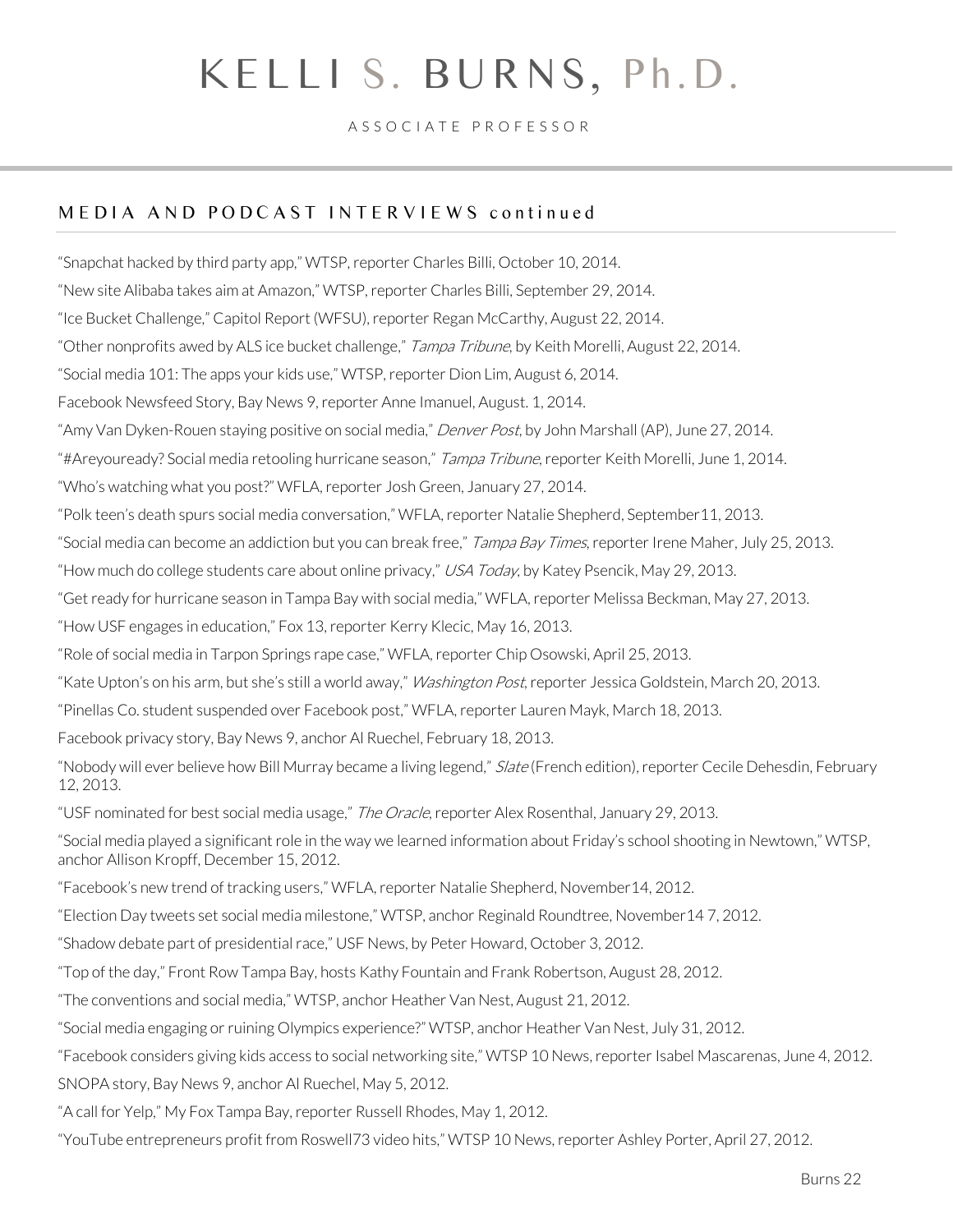#### A S S O C I A T E P R O F E S S O R

### MEDIA AND PODCAST INTERVIEWS continued

["Too focused on the phone,"](http://www.myfoxtampabay.com/dpp/news/scitech/too-focused-on-the-phone-04242012) My Fox Tampa Bay, reporter Lloyd Sowers, April 24, 2012. "[Kony 2012](http://www.wusf.usf.edu/radio/program/university_beat/episode/2012-03/kony_2012_0)," WUSF Radio, reporter Mark Schreiner, March 19, 2012. "[Bay area wonders can Kony video save lives in Uganda?](http://www.wtsp.com/news/article/243636/250/Bay-area-wonders-can-Kony-video-save-lives-in-Uganda)," WTSP 10 News, reporter Tammie Fields, March 9, 2012. "[Politics and social media: A good mix](http://news.usf.edu/article/templates/?a=4058&z=123)," USF News, reporter Amy Mariani, January 18, 2012. "[Hiding your online identity can save customers, your job](http://www.wtsp.com/news/article/231489/8/Hiding-your-online-identity-can-save-customers-your-job)," WTSP, reporter Adam Freeman, January 11, 2012. "[Was Casey Anthony video diary a result of hacking? Could you be next?](http://www.wtsp.com/news/local/story.aspx?storyid=230456)," WTSP, reporter Adam Freeman, January 6, 2012. "[Police: Missing girl, 13, found safe; posed as 19-year-old](http://winterhaven.wtsp.com/news/news/94284-police-missing-girl-13-found-safe-posed-19-year-old)," WTSP, reporter Eric Glasser, December 6, 2011. "[To interact with students, USF gives Tumblr a try](http://www.tampabay.com/news/science/to-interact-with-students-usf-gives-tumblr-a-try/1194108)," St. Pete Times, October 2, 2011. ["Many Users 'Dislike' New Facebook Changes,](http://www.wtsp.com/news/local/story.aspx?storyid=211694)" WTSP, September 21, 2011. "[Poll: Young People Let Loose on Facebook](http://www.myfoxtampabay.com/dpp/good_day/poll%3A-young-people-let-loose-on-facebook-092111)," Good Day Tampa Bay, September 21, 2011. "[Universities finally accept social networking](http://www.usatodayeducate.com/staging/index.php/campuslife/universities-finally-accept-social-networking)-adoption rate near 100%," USA Today College, September 2011. "USF harnesses the power of social media," Welcome Back, USF Advertising Section of the Tampa Tribune, August 26, 2011. "[Will Weiner scandal change the way](http://www.wtsp.com/news/topstories/article/195914/250/Will-Weiner-scandal-change-the-way-social-media-is-used) social media is used?," WTSP, June 7, 2011. "[Streaming video affects television, advertising](http://www2.tbo.com/news/news/2011/may/22/streaming-video-affects-television-advertising-ar-208862/)," Tampa Tribune, May 22, 2011. "[Geotagging: Are you putting your safety at risk via smartphone?](http://www.wtsp.com/news/local/story.aspx?storyid=191668)," WTSP 10 News, May 11, 2011. "[The Dish on the New Queens of All Media](http://fameology.net/2011/05/10/the-dish-on-the-new-queens-of-all-media/)," Fameology blog (NYU), May 10, 2011. "[Q&A: Kelli Burns](http://www.buzzsawmag.org/2011/05/05/qa-kelli-burns/)," Buzzsaw, Ithaca College magazine, May 5, 2011. "[Online support for parents after pregnancy losses](http://www.boston.com/news/nation/articles/2011/05/03/online_support_for_parents_after_pregnancy_losses/)," Associated Press, May 3, 2011. "[Twitter buzzes with news of Bin Laden death](http://www.abcactionnews.com/dpp/news/twitter-buzzes-with-news-of-bin-laden-death-)," ABC Action News, May 3, 2011. "[Social media impacting major headlines](http://www.myfoxtampabay.com/dpp/good_day/social-media-impacting-major-headlines-050311)," Good Day Tampa Bay, Fox 13, May 3, 2011. ["Celebrations erupt locally upon news of bin Laden's death,"](http://www2.tbo.com/news/news/2011/may/03/3/menewso1-words-cant-express-how-happy-we-are-ar-204377/) Tampa Tribune, May 3, 2011. [Special Report on the death of Osama bin Laden,](http://www.wtsp.com/video/default.aspx#/News/Interview%3A%20Kelly%20Burns/53132882001/53147622001/928552246001) WTSP Channel 10, May 2, 2011. "[Social Media Drives bin Laden Coverage](http://news.usf.edu/article/templates/?a=3379&z=158)," USF News Release, May 2, 2011. ["Newbury Park Teen's World is Rocked by Justin Bieber,](http://www.vcstar.com/news/2011/feb/10/newbury-park-teens-world-is-rocked-by-justin/)" Ventura County Star, February 10, 2011. "Your Turn with Russell Rhodes" segment on Fox 13, February 8, 2011. "[Talk of the Town](http://masscomm.wusf.usf.edu/production/talk_of_the_town)," WUSF, January 25. 2011. "Noteworthy" podcasts on iTunesU: Introduction to Social Media and Twitter ["What's the Line Between Promoting and Exploiting Your Child?"](http://familyfirst.com/what%e2%80%99s-the-line-between-promoting-and-exploiting-your-child.html), Family First, November 14, 2010. "[Antoine Dodson Appears on Lopez Tonight and Demonstrates his Staying Power](http://www.tampabay.com/features/popculture/antoine-dodson-appears-on-lopez-tonight-and-demonstrates-his-staying-power/1133139)," St. Petersburg Times, November 9, 2010. "[Online Product Reviews are all the Rage, but are They Real?](http://www.abcactionnews.com/dpp/money/consumer/taking_action_for_you/Online-product-reviews-are-all-the-rage%2C-but-are-they-real%3F)" ABC Action News, November 8, 2010. ["Social Media: What's Next?"](http://www.wusf.usf.edu/news/program/florida_matters), Florida Matters, WUSF, October 12, 2010. ["Condo Resident's Website Connects Downtown Miami Dwellers,"](http://www.miamiherald.com/2010/10/01/1851693/condo-residents-website-connects.html) Miami Herald, October 1, 2010.